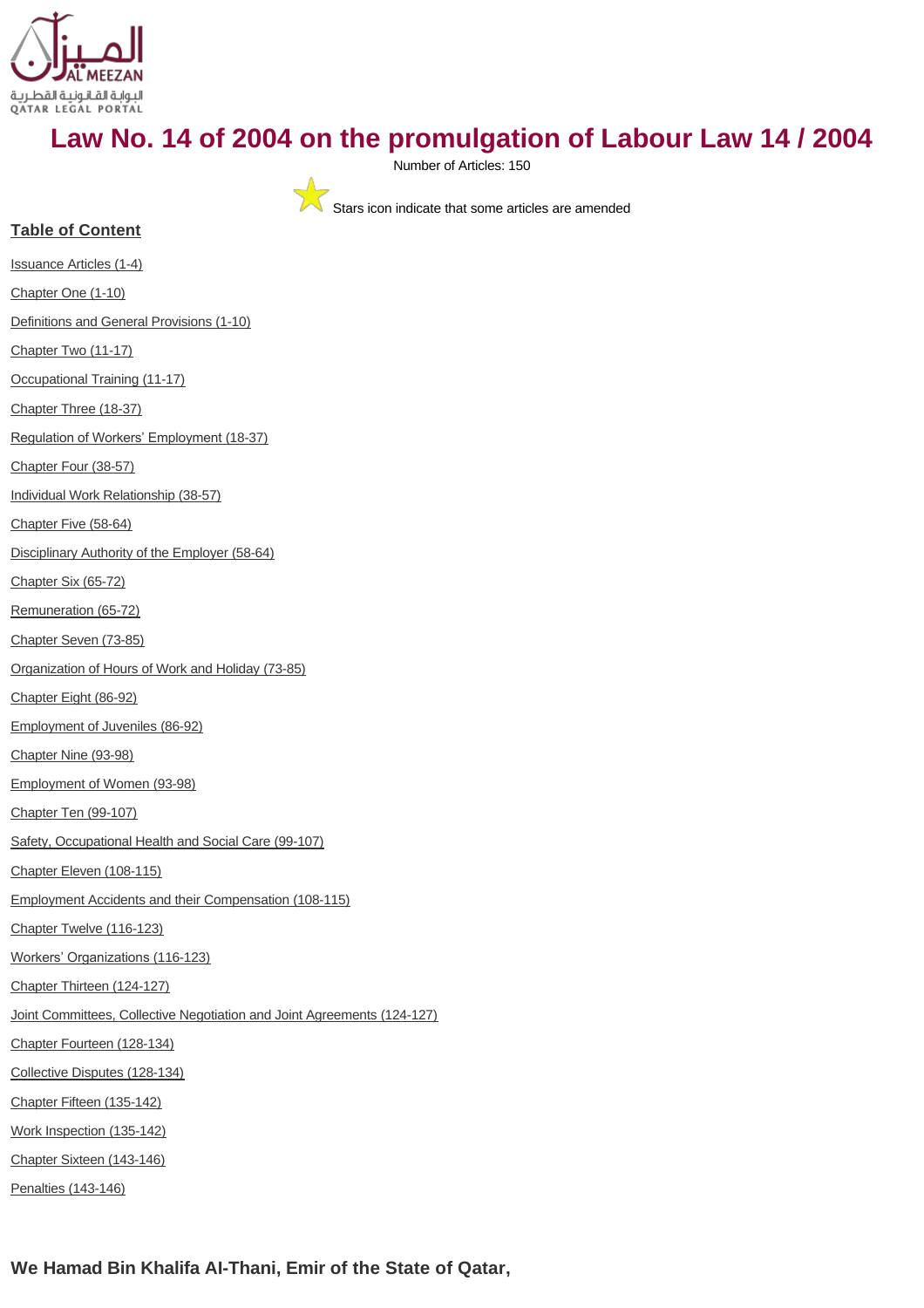Having perused the Amended Provisional Constitution, particularly Articles 23, 34 and 51 thereof; Labour Law No. 3 of 1962 and the amending Laws thereof;

Law No. 11 of 1962 on the Establishment of the Commercial Registry System and the amending laws thereof; Law No. 3 of 1963 on Regulating the Entry and Residence of Foreigners in Qatar and the amending Laws thereof;

Law No. 3 of 1984 on Regulating the Sponsorship of Residence and Exit of Foreigners, as amended by Law No. 21 of 2002;

Law No. 14 of 1992 on the Regulation of the Recruitment of Workers from Abroad in favor of other parties; Law No. 23 of 1994 in respect of conciliation rules for offences set forth in Law No. 14 of 1992 on the Regulation of the Recruitment of Workers from Abroad for third parties;

Law No. 7 of 1999 on Regulating the Ministry of Civil Service Affairs and Housing and assigning its authorities; The Commercial Companies Law promulgated by Law No. 5 of 2002;

The Proposal of the Minister of Civil Service Affairs and Housing;

The Draft Law submitted by the Council of Ministers; and

After consulting the Shura Council,

# **Have issued the following Law:**

<span id="page-1-0"></span>**[Issuance Articles](http://www.almeezan.qa/DownloadPage.aspx?Target=All&type=2&lawID=3961&language=en#)**

Article 1 - Introduction

The provisions of the Labour Law attached herewith shall come into force.

[Article](http://www.almeezan.qa/LawArticles.aspx?LawArticleID=51787&lawId=3961&language=en) [2 - Introduction](http://www.almeezan.qa/LawArticles.aspx?LawArticleID=51787&lawId=3961&language=en) ([Amended By Law 6/2009](http://www.almeezan.qa/LawPage.aspx?id=2632&language=en)) ([Amended By Decree 22/2007](http://www.almeezan.qa/LawPage.aspx?id=2698&language=en))

# **(As amended pursuant to Article 1 of Law No. 6 of 2009)**

The Minister of Labour shall in coordination with the competent authorities, issue the necessary decisions for the implementation of the provisions of the attached Law. Without prejudice to its provisions, applicable decisions shall be in force until these decisions are issued.

Article 3 - Introduction

Laws No. 3 of 1962, 14 of 1992 and 23 of 1994 referred to in this Law shall be repealed along with any provision contradicting the provisions of the attached Law.

# Article 4 - Introduction

All competent authorities, each within their jurisdiction, shall implement this Law within six months after the date of its publication in the Official Gazette.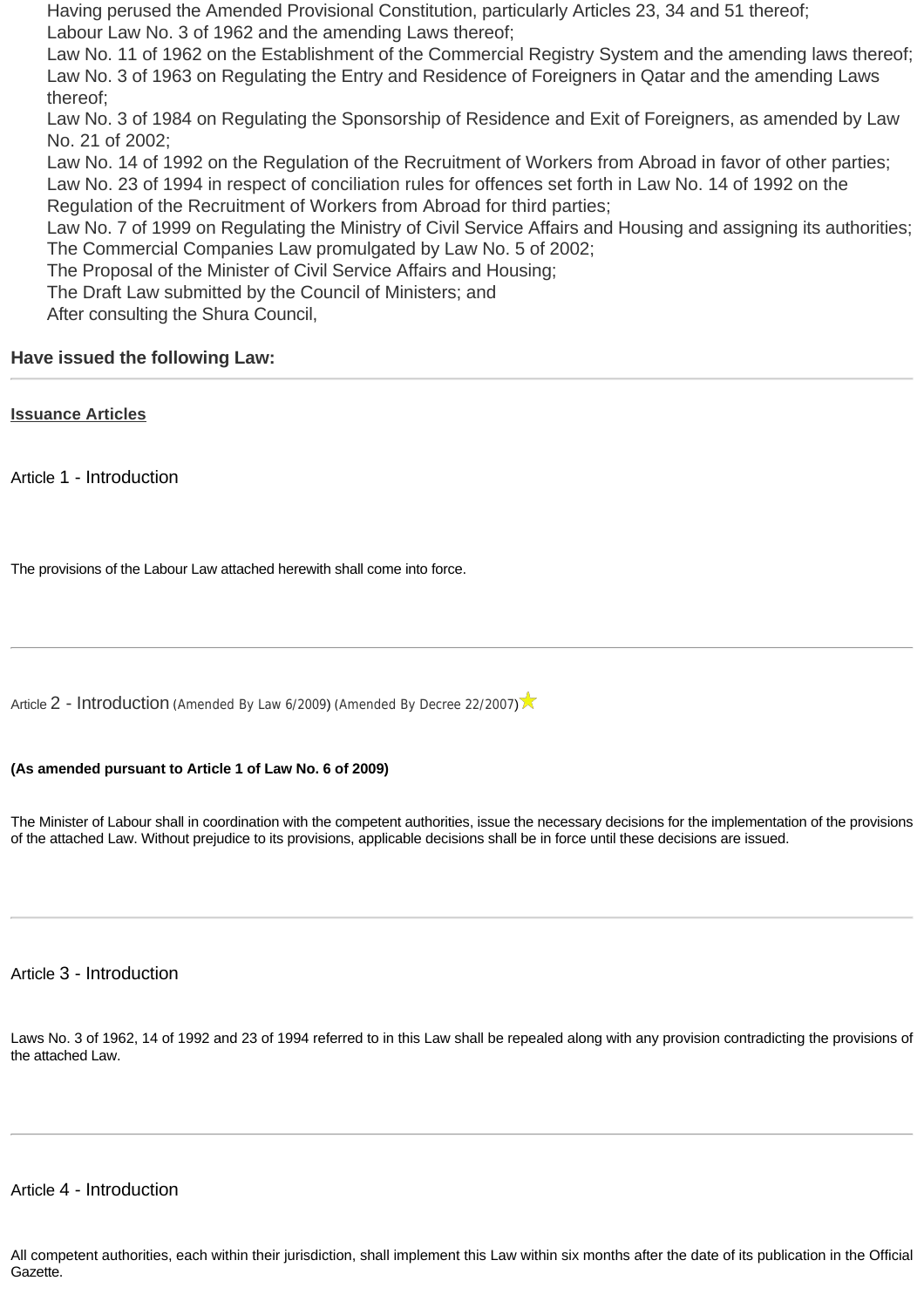# <span id="page-2-0"></span>**[Chapter One](http://www.almeezan.qa/DownloadPage.aspx?Target=All&type=2&lawID=3961&language=en#)**

# <span id="page-2-1"></span>**[Definitions and General Provisions](http://www.almeezan.qa/DownloadPage.aspx?Target=All&type=2&lawID=3961&language=en#)**

[Article](http://www.almeezan.qa/LawArticles.aspx?LawArticleID=51792&lawId=3961&language=en) [1](http://www.almeezan.qa/LawArticles.aspx?LawArticleID=51792&lawId=3961&language=en) ([Amended By Law 6/2009](http://www.almeezan.qa/LawPage.aspx?id=2632&language=en)) ([Amended By Decree 22/2007](http://www.almeezan.qa/LawPage.aspx?id=2698&language=en))

For the implementation of the provisions of this Law, the following words and expressions shall have the meanings herein assigned to them, unless the context requires otherwise:

| 1  | Ministry:                 | means the Ministry of Labour.                                                                                                                                                                                                                                                                                                   |
|----|---------------------------|---------------------------------------------------------------------------------------------------------------------------------------------------------------------------------------------------------------------------------------------------------------------------------------------------------------------------------|
| 2  | Minister:                 | means the Minister of Labour.                                                                                                                                                                                                                                                                                                   |
| 3  | Department:               | means the Labour Department at the Ministry, and in the<br>application of the provisions of Articles 12, 15, 19, 20, 22,<br>23/2/1, and 27 of this Law, the Department of National Labour<br>Force Development.                                                                                                                 |
| 14 | Employer:                 | means any natural or legal person who employs one or more<br>persons for Remuneration.                                                                                                                                                                                                                                          |
| 5  | Worker:                   | means any natural person who receives a Remuneration or to<br>whom a Remuneration accrues in respect of services<br>rendered under the Employer's management and control.                                                                                                                                                       |
| 16 | Trainee:                  | means any natural person who has a contractual relationship<br>with the Employer to be taught the basics of a profession or a<br>craft to increase his/her knowledge in the business of the<br>Employer.                                                                                                                        |
| 7  | Juvenile:                 | means any natural person who has reached the age of sixteen<br>but who has not reached the age of eighteen.                                                                                                                                                                                                                     |
| 18 | Work:                     | means any human effort, whether intellectual, technical or<br>physical exerted in return for Remuneration.                                                                                                                                                                                                                      |
| 19 | Employment<br>Contract:   | means an agreement, whether for a fixed or an unfixed period,<br>concluded between an Employer and Worker. The Worker<br>undertakes to carry out certain Work for Remuneration on<br>behalf of an Employer under his management and control.                                                                                    |
| 10 | Basic Wage:               | means the Remuneration paid to the Worker, including only<br>the annual allowance and no other payment, for the Work he<br>performs in a certain period of time, or on the basis of<br>piecework or production.                                                                                                                 |
| 11 | Remuneration:             | means the Basic Wage in addition to all the allowances,<br>compensations and the gratuities that are paid to the Worker<br>for the Work or on its occasion, whatever its type and the<br>method of its calculation.                                                                                                             |
| 12 | Occupational<br>Training: | means providing occupational training, improving occupational<br>skills and advancing occupational skills of Workers.                                                                                                                                                                                                           |
| 13 | Licensed Physician:       | means a person who holds licence to be a medical<br>practitioner in the State of Qatar.                                                                                                                                                                                                                                         |
| 14 | Institution:              | means any Establishment whose capitalization is not less<br>than 51% of the total capitalization and is headquartered in<br>the State of Qatar.                                                                                                                                                                                 |
| 15 | Establishment:            | means any project that is managed by a natural or legal<br>person that employs one or more people.                                                                                                                                                                                                                              |
| 16 | Continuous Service:       | means an uninterrupted service of the Worker with the same<br>Employer or his legal successor, and such service shall not<br>being interrupted in case of having holidays or absence<br>permitted legally or by agreement, or by the cessation of the<br>Work in the Establishment for a reason beyond the Worker's<br>control. |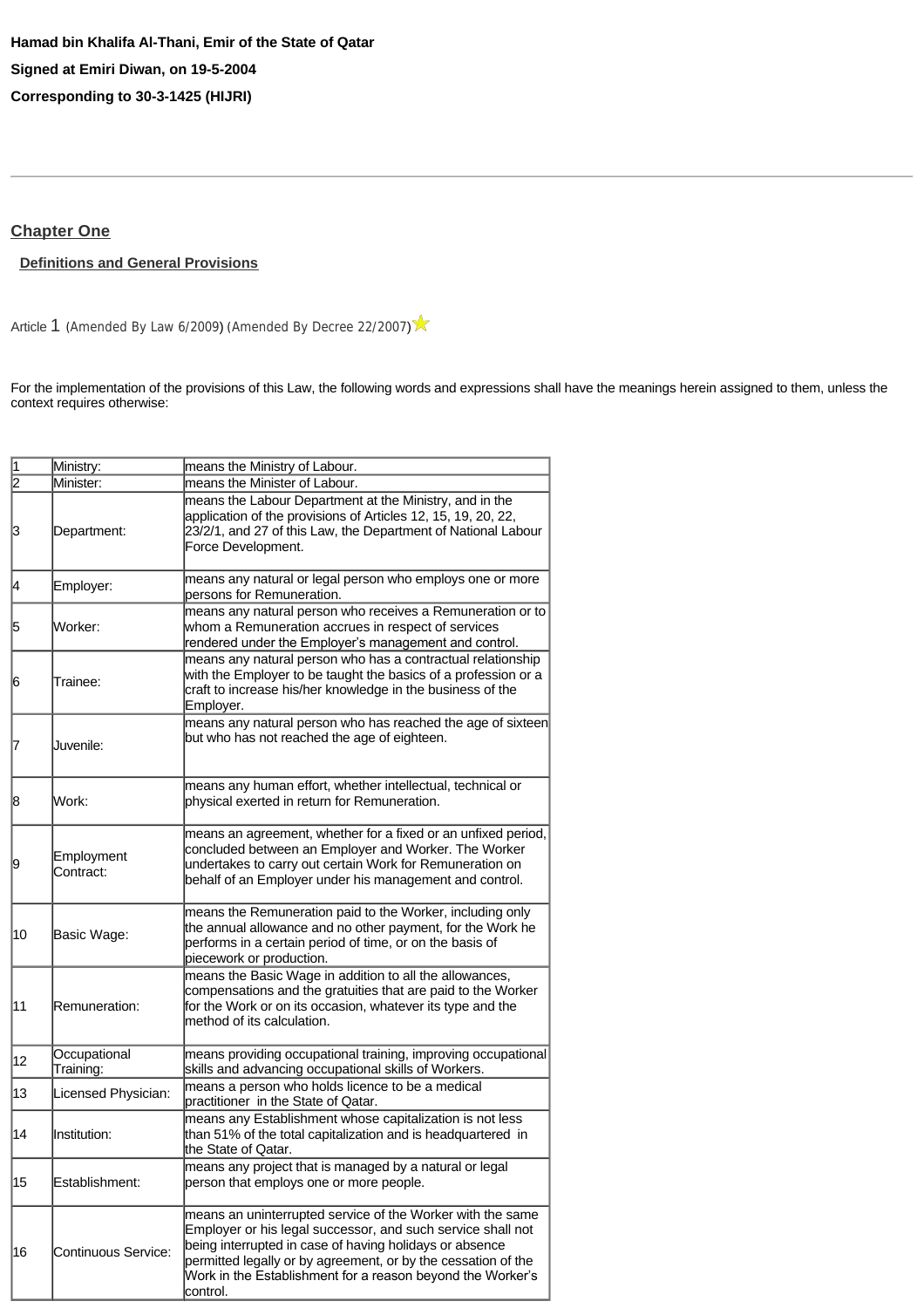| 17 | Temporary Work:                        | means the Work whose nature necessitates its execution<br>within a limited period, or that focuses on a certain job and<br>ends by the completion thereof.                                                                                                                                                                                                                                        |
|----|----------------------------------------|---------------------------------------------------------------------------------------------------------------------------------------------------------------------------------------------------------------------------------------------------------------------------------------------------------------------------------------------------------------------------------------------------|
| 18 | llncidental Work:                      | means the Work that is not the regular activity of an Employer<br>and which shall not continue for more than four weeks.                                                                                                                                                                                                                                                                          |
| 19 | Occupational Injury:                   | means any occupational diseases listed in Schedule 1 of this<br>Law, any other injury occurring while carrying out Work on<br>behalf of an Employer, injury occurring while travelling to and<br>from places where Work was conducted, provided there was<br>no divergence and interruption from normal route and routine<br>between the place where Work was performed and the<br>Establishment. |
| 20 | lWorker'<br>Organizations:             | means the Workers' committees, the general committees of<br>the profession or industrial Workers, and the General Union of<br>Qatar's Workers.                                                                                                                                                                                                                                                    |
|    | <b>Competent Medical</b><br>Authority: | means the authority determined by the National Health<br>Authority.                                                                                                                                                                                                                                                                                                                               |

# Article 2

This Law applies to Employers and Workers. It determines their rights and duties and regulates their relationship.

[Article](http://www.almeezan.qa/LawArticles.aspx?LawArticleID=51796&lawId=3961&language=en) [3](http://www.almeezan.qa/LawArticles.aspx?LawArticleID=51796&lawId=3961&language=en) ([Amended By Law 6/2009](http://www.almeezan.qa/LawPage.aspx?id=2632&language=en))

#### **(amended as per Article 3 of Law No. 6 of 2009)**

Unless otherwise stated, the provisions of the present Law shall not apply to the following categories:

- 1. The employees and Workers in the ministries and other governmental bodies, public authorities and institutions , companies which Qatar Petroleum establishes or participates in their establishment, or has shares in, Workers of existing companies executing exploration agreements and sharing the production, and agreements of developing the fields and sharing the production, and the joint venture agreements in the field of petroleum operations and petrochemical industries, and also those whose employment affairs are regulated by special laws.
- 2. Officers and members of the armed forces, police forces, members of the military, and marine personnel.
- 3. Those who are employed in Incidental Work.
- 4. Domestic Workers, such as drivers, nurses, chefs and gardeners.
- 5. Members of the family of the Employer such as spouses, maternal and paternal forebears, descendants and Workers living in the Employer's house and complete dependents thereon.
- 6. Farming and grazing Workers, other than those working in agricultural

Establishments that process and market their own products, and those who are

permanently employed to operate or repair mechanical equipment required for agricultural work.

All or some of the provisions of this Law may be applied to the categories stated in Articles 3, 4, 5, and 6 referred hereto, subject to a decision from the Council of Ministers, based on a proposal of the Minister.

# Article 4

The rights prescribed by this Law represent the minimum rights of the Workers. Therefore any conditions contrary to the provisions of this Law, even if made prior to its effectiveness, shall be and void unless they are more advantageous to the Worker. Any release, compromise or waiver of the entitlements prescribed herein for the Worker shall be deemed and void.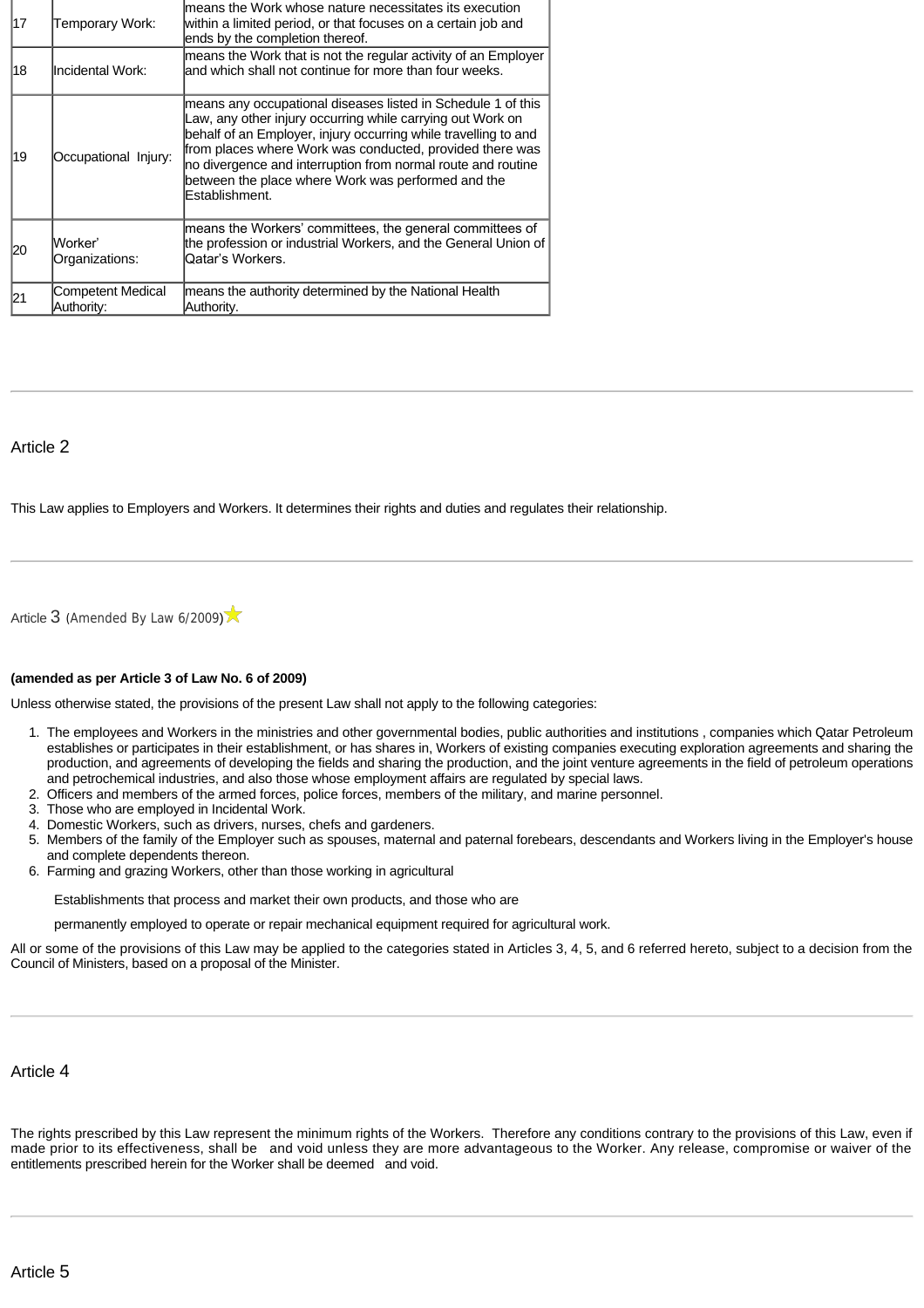Any amounts of money due to the Worker or his heirs under this Law shall have priority over all movable and immovable properties of an Employer in lieu of monies payable. Furthermore, monies payable to Workers shall have priority over all other debts of the Employer, including his debts to the State.

# Article 6

Should an Employer entrust to any natural or legal person entity to carry out part or all of his original Work, such person shall treat equally, in rights and privileges, the Workers he employs for execution of such Work and the Workers of the original Employer. And both shall be responsible jointly for fulfilment of Workers' entitlements, within the limits of the amounts to which the Employer is indebted to the person entrusted with the Work.

Article 7

Before commencement of the Work at their Establishments, Employers shall provide the following particulars in writing to the Department:

- 1. Name of the Establishment, location, type of activity, correspondence address and contact numbers.
- 2. Nature of Work carried by the Establishment.
- 3. Number of Workers to be employed by the Establishment, their professions and nationalities.
- 4. Name of the authorized manager of the Establishment.

#### Article 8

Periods and dates utilized in this Law shall be based on the Gregorian calendar. One year shall be deemed to consist of 365 days, and a month of 30 days.

# Article 9

Arabic shall be the official language utilized in drafting contracts, other documents and written instruments provided in this Law. The Employer may attach to the original contracts, documents or written instruments, translations into other languages. In the event of inconsistency, the Arabic text shall prevail.

# Article 10

All lawsuits filed by Workers or their heirs claiming Worker benefits payable as required by this Law and their Employment Contract, shall be executed promptly free from judicial fees. Subject to the provision of Article 113 of this Law, a lawsuit brought for Worker benefits shall lapse if filed one (1) year from the date of the termination of the contract.

# <span id="page-4-0"></span>**[Chapter Two](http://www.almeezan.qa/DownloadPage.aspx?Target=All&type=2&lawID=3961&language=en#)**

# <span id="page-4-1"></span>**[Occupational Training](http://www.almeezan.qa/DownloadPage.aspx?Target=All&type=2&lawID=3961&language=en#)**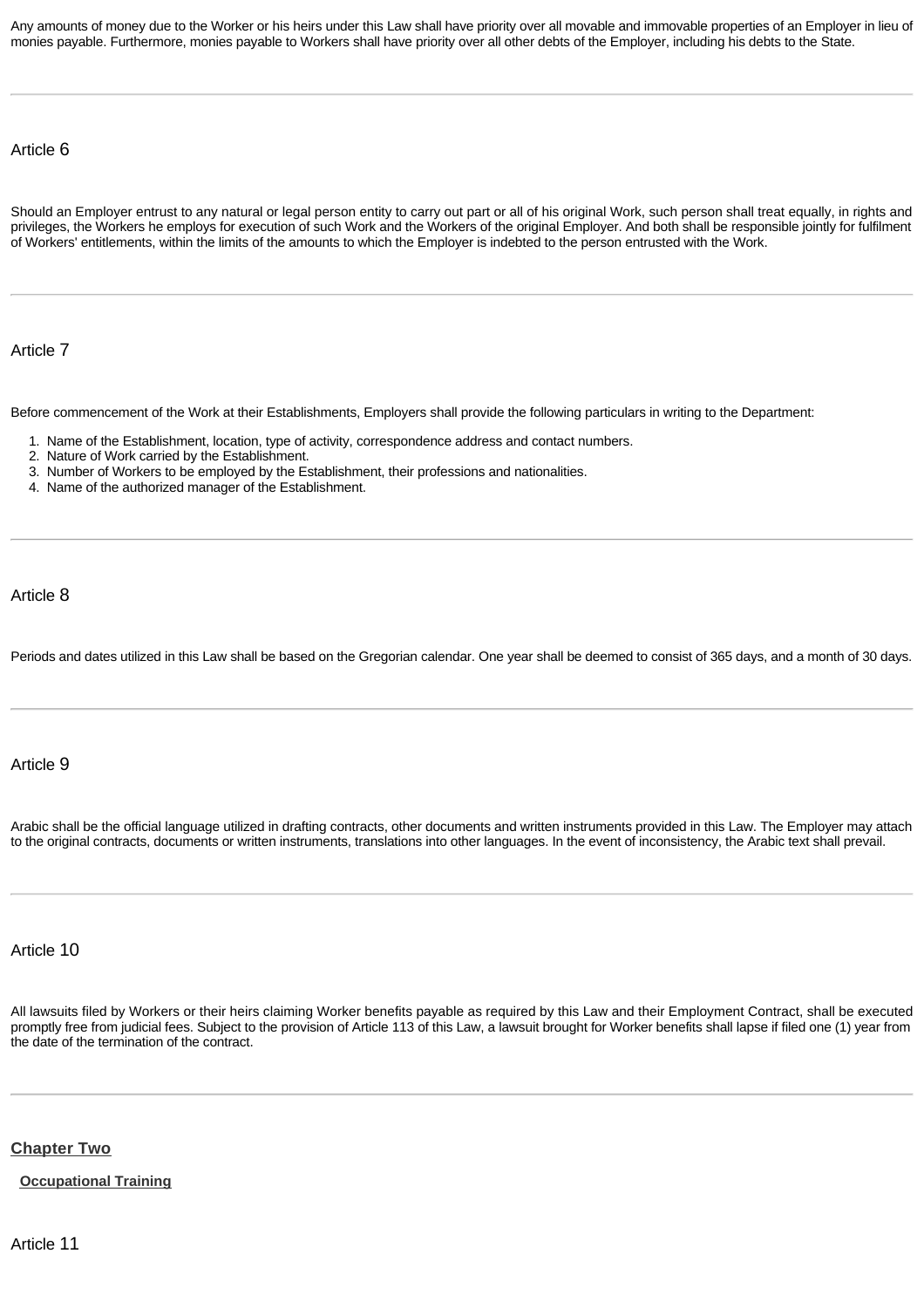Occupational Training shall be conducted within the Establishments and at accredited Institutions. The Minister shall issue an order determining theoretical and practical programmes for training. The order shall also stipulate the maximum duration of the training, and the rules and conditions to be followed in such training. It shall also set the method of examination and types of certificates to be awarded after completion of the training.

# Article 12

The Employer who employs fifty Workers or more shall provide technical training to 5% of the Qatari Workers in his/her Establishment. In accordance with the accredited training program by the Ministry, the candidates for training shall be nominated by the Department.

# Article 13

Trainees shall conclude their contracts with the Employer. Trainees who are below eighteen years of age shall be represented by their custodians or trustees, as the case may be.

# Article 14

The Occupational Training contract shall be in writing, and it shall specify the type of profession involved in that particular training, its duration and consecutive stages. Furthermore, it shall stipulate Remuneration, taking into account that such Remuneration, at the final stage, shall not be less than the minimum payment prescribed for similar Work. Payments of the Trainee shall not be determined on the basis of piecework or production.

# Article 15

The Occupational Training contract shall be in three copies, and each of the two parties shall retain one copy, and the third copy shall be submitted to the Department for registration and approval within one week from the date of conclusion of the Occupational Training contract. The contract shall be considered approved if the Department makes no objection to the contract within ten days from the date of submission.

# Article 16

Employers may terminate the training contract before the end of its duration in the following cases:

- 1. If it is proved that a Trainee is not fit for learning the profession or craft.
- 2. If a Trainee breaches any of the essential obligations stipulated in the contract.

Trainees or their custodians or trustees may terminate the training contract at any time subject to lawful reasons.

The party interested in termination of the contract shall notify, in writing, the other party at least seven days prior to the date of termination.

Article 17

Both parties in a training contract may agree to allow the Trainee to work with the Employer after the end of the training duration.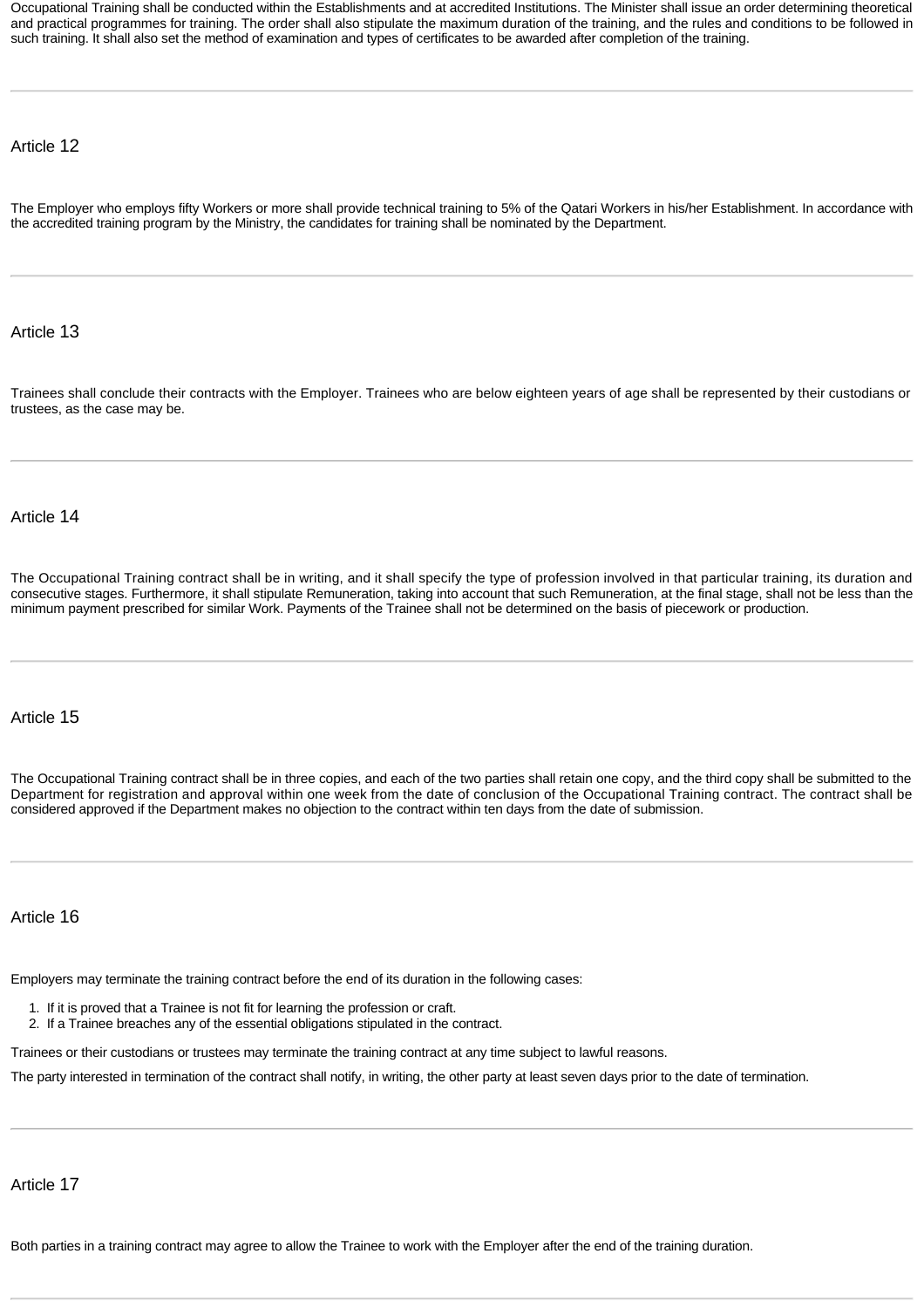# <span id="page-6-0"></span>**[Chapter Three](http://www.almeezan.qa/DownloadPage.aspx?Target=All&type=2&lawID=3961&language=en#)**

#### <span id="page-6-1"></span>**[Regulation of Workers' Employment](http://www.almeezan.qa/DownloadPage.aspx?Target=All&type=2&lawID=3961&language=en#)**

Article 18

Qatari Workers shall be given priority in employment; only in cases of necessity should non-Qatari Workers be employed.

Article 19

Employers shall furnish the Department every six months with a report detailing the following information:

- 1. Names of Workers in employment.
- 2. Genders of Workers in employment.
- 3. Nationalities of Workers.
- 4. Job descriptions of the Workers.
- 5. Remuneration packages of Workers.
- 6. Ages of Workers and Work permits details where necessary.

Article 20

In regulating the employment of Qatari Workers, the Department shall do the following:

- 1. Collect data concerning the supply and demand of the labour force, and prepare studies and reports on employment..
- 2. Keep the register of Qatari nationals who are unemployed and those seeking better employment in a registry prepared for such purpose at their request. Applicants seeking employment shall be offered a certificate upon registration at no cost. The certificate shall detail the age of the applicant, profession of the applicant, qualification of the applicant and work experience.
- 3. Suggest and nominate registered applicants for work suitable to their age, skills and qualifications to the Employers.

Article 21

Qatari Nationals shall not be employed unless they obtain registration certificates referred to in the aforementioned Article. The persons who occupy senior positions and exercise the authorities delegated to them by the Employer along with casual Workers shall be exempted from the application of this Article.

# Article 22

Employers shall notify the Department regarding employment opportunities available. Employers shall include in the notification job descriptions, Remuneration payable and the starting date of employment within one month from the date of the vacancy or the creation or availability of Work. Employers shall return to the Department the registration certificate of Workers within seven days from the conclusion of their contracts with Workers.

The registration certificates of Workers shall be accompanied by a report detailing their job descriptions, Remuneration payable, and the commencement date of employment.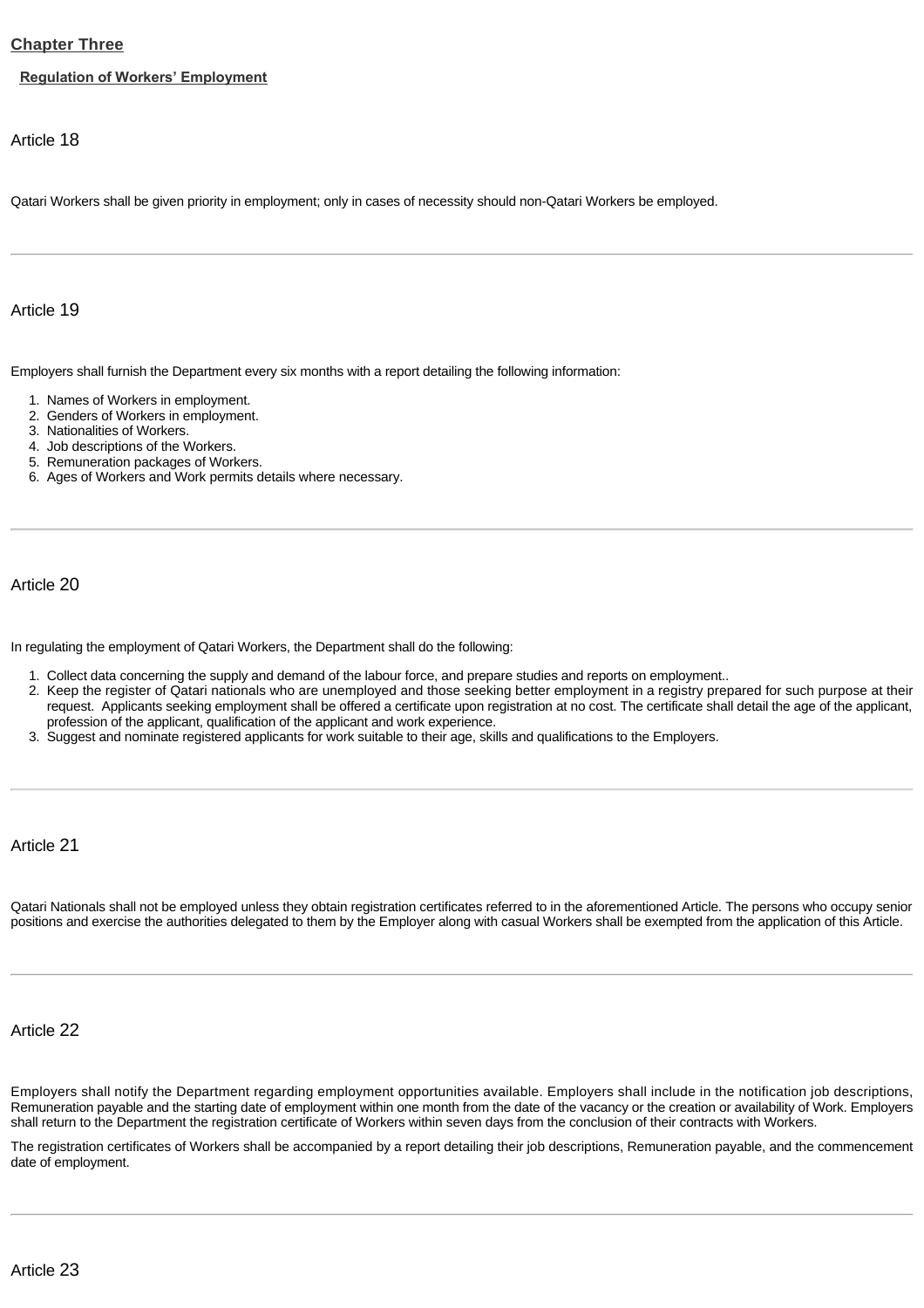Non-Qatari Workers shall not be employed unless approved by the Department. Non-Qatari Workers shall also obtain Work permits in Qatar in accordance with the rules and procedures prescribed by the Ministry.

Work permits issued to non-Qataris shall be subject to the following conditions:

- 1. Non-existence of qualified Qatari Workers registered with the Department to perform the Work for which a permit is required.
- 2. Obtaining of residence permits.
- 3. Being medically fit.

The validity of the Work permit shall be in accordance with the residence period. Work permits shall not be for more than five years unless approved by the Department.

The provision of this Article shall be applied to the categories detailed in paragraphs 3, 4, 5 and 6 of Article 3 of this Law.

### Article 24

The form of the Work permit and the necessary statements therein shall be issued by an order from the Minister.

# Article 25

The Minister may cancel the Work permit granted to a non-Qatari Worker, in the following situation:

- 1. Failure to meet neither condition 2 nor 3 stipulated in Article 23 of this Law.
- 2. Unjustifiable cessation of employment for a period of more than three months.
- 3. Working with another Employer other than that for whose employment the permit was issued.
- 4. Dismissal of the Worker following a disciplinarily action.

### Article 26

The proportion of Qatari Workers to non-Qatari Workers in various Work sectors shall be determined by a decision of the Minister. The Minister may prohibit, as the public interest requires, the employment of non-Qatari Workers in any of the sectors stated in the previous paragraph.

Article 27

Employers who employ non-Qatari experts or technicians shall train an appropriate number of Qatari Workers or employ Qatari Workers as assistants with an objective of imparting skills and expertise. The Department shall nominate these Workers.

Article 28

Employers may only utilize the services of an accredited qualified person to recruit Workers from abroad. The Department may, however, grant an approval to an Employer or his representative to directly recruit Workers from abroad. The recruitment of domestic Workers shall be excluded by this provision.

Employers may only utilize the services of an accredited qualified person to recruit Workers from abroad. As an exception to that, the Employer or his representative, based on the approval of the Department, may directly recruit Workers from abroad. Such exception shall include the recruitment of "domestic workers" and no approval of the Department shall be required.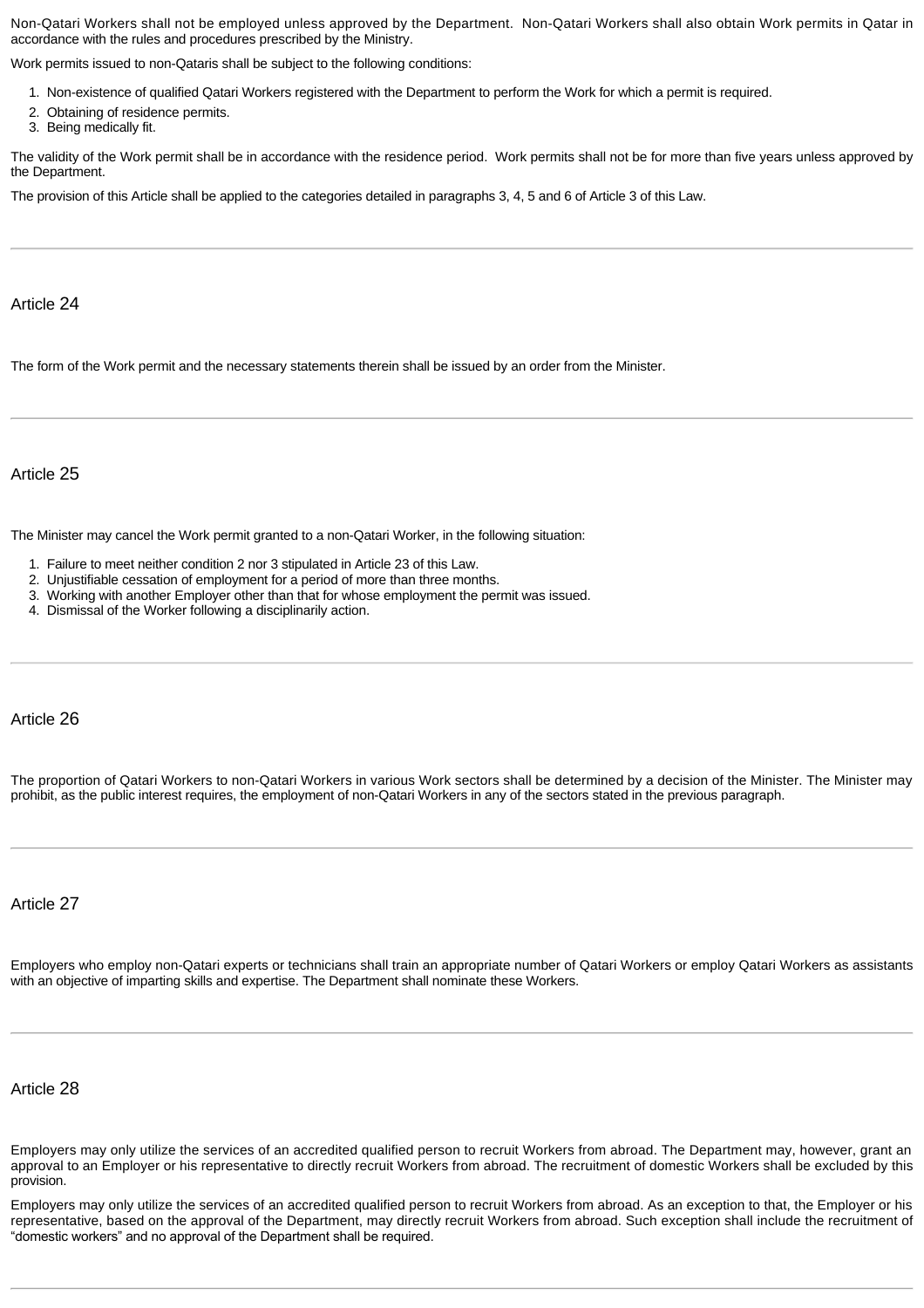A natural or legal person may not recruit Workers from abroad for third parties without licences. The term of licences shall be for two years, renewable for another similar period or periods. The conditions of obtaining such licences shall be determined by a decision of the Minister.

Article 30

The application for the recruitment of Workers for others from abroad shall be submitted to the Department on the form issued by a decision from the Minister. The form shall be submitted together with supporting documentation as required by this Law and the implementing decisions thereof. The Department shall study the application and the supporting documentation and submit them to the Minister for a decision within thirty days from the date of submission. The expiry of the aforementioned period without a decision on the application shall be deemed to be a refusal thereof.

Article 31

Based on a decision by the Minister, the licence for recruitment of Workers for third parties from abroad shall be granted. The Department shall notify the concerned party of the approval or refusal of the application within one week from the date of its issuance.

Should the application be rejected or should the period provided in the aforementioned Article expire without a decision, the applicant may appeal to the Minister within 15 days from the notification date of the rejection of the application or the expiry of 30 days after the submission without response. The decision on the appeal shall be published within thirty days from the date of its submission. The decision of the Minister on the application shall be final and the expiry of this period without a decision on the appeal shall be considered as a rejection of the appeal.

Article 32

Persons who are licensed to recruit Workers from abroad on behalf of third parties shall obtain commercial licences necessary for this purpose.

Article 33

Persons who are licensed to recruit Workers from abroad on behalf of the third parties shall be prohibited from doing the following:

- 1. Collecting from the recruited Workers any sums of money as recruitment fees or other charges.
- 2. Engaging in their offices in any other business save for that of recruiting Workers from abroad on behalf of third parties.

Article 34

Recruitment of Workers from abroad on behalf of third parties shall be based on a written contract between a recruiting agent and an Employer in accordance with the recruitment contract determined by a decision of the Minister. Without prejudice to the responsibilities specified in the recruitment contract, the responsibilities of a recruiting agent shall cease immediately upon arrival of the Worker(s) and delivering them to the Employer.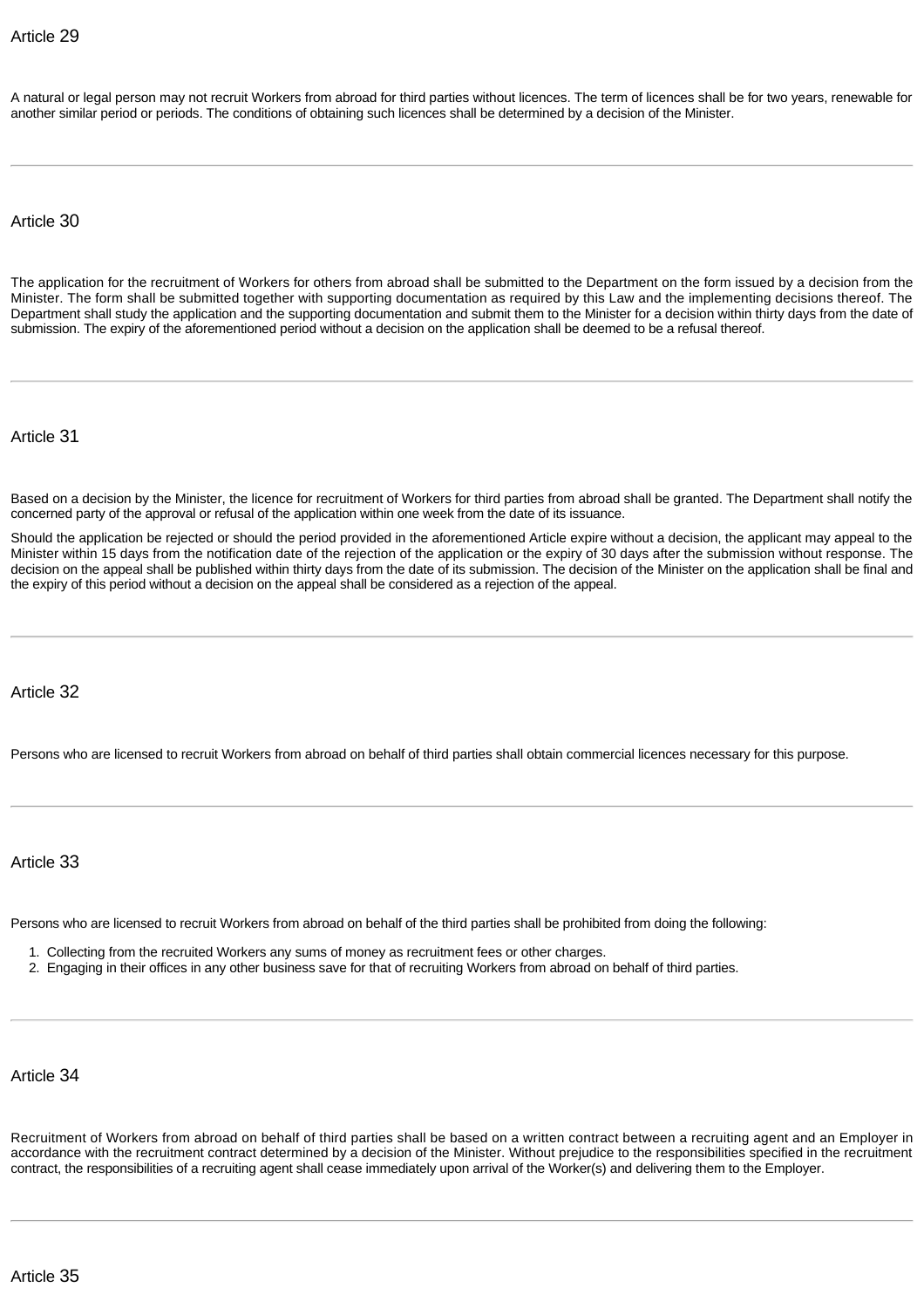Recruitment agents shall be subject to the supervision of the Ministry. They shall maintain in their offices reports and all documents specified as per the decision of the Minister.

# Article 36

Based on a decision by the Minister, the recruitment licensing procedures, rules and regulations, and the terms of engagements of the recruitment agencies for recruitment from abroad for third parties shall be determined.

Article 37

Fees shall be charged for the following:

- 1. Granting of Work permits, and renewal and replacement thereof.
- 2. Granting of licences to recruit Workers from abroad, and renewal and replacement thereof.
- 3. Authentication of seals of companies, Establishments, Employment contracts, certificates and other documents needing attestation by the Ministry. The fixing of these fees and the exemption therefrom shall be made by a resolution of the Council of Ministers.

# <span id="page-9-0"></span>**[Chapter Four](http://www.almeezan.qa/DownloadPage.aspx?Target=All&type=2&lawID=3961&language=en#)**

<span id="page-9-1"></span>**[Individual Work Relationship](http://www.almeezan.qa/DownloadPage.aspx?Target=All&type=2&lawID=3961&language=en#)**

Article 38

Employment contracts shall be in writing, authenticated by the Department and shall consist of three copies, with two copies for the parties to the contract and a third copy to be deposited in the Department.

Employment Contracts shall govern the terms of Work and a Work relationship between parties to the contract. The Employment Contract shall specify in particular the following information:

- 1. The name of the Employer and the place of Work.
- 2. Name of a Worker, qualification of a Worker, nationality of a Worker, profession of a Worker, place of residence of a Worker, and other necessary information to verify his/her identity.
- 3. Date of conclusion of the Employment Contract.
- 4. Nature and type of Work and the place of contracting.
- 5. Date of commencement of work.
- 6. Period of the Employment Contract, if applicable (in the case of a fixed period).
- 7. Agreed Remuneration, date and method of payment.

In the absence of a written Employment Contract, the Worker may prove the Work relationship and the rights arising therefrom by all admissible means of evidence.

# Article 39

Employment Contracts may provide conditions that put the Worker under a probation period agreed upon by both parties to the Employment Contract. The probation period shall not exceed six months from the date of commencement of the Work. Employers may not put Workers under probation, with the same Employer, more than once.

Employers may terminate the Employment Contract before the expiry of the probation period if the Worker fails to carry out his/her duties as per the Employment Contract. Employers shall notify Workers of this decision within at least three days from the termination date of the contract.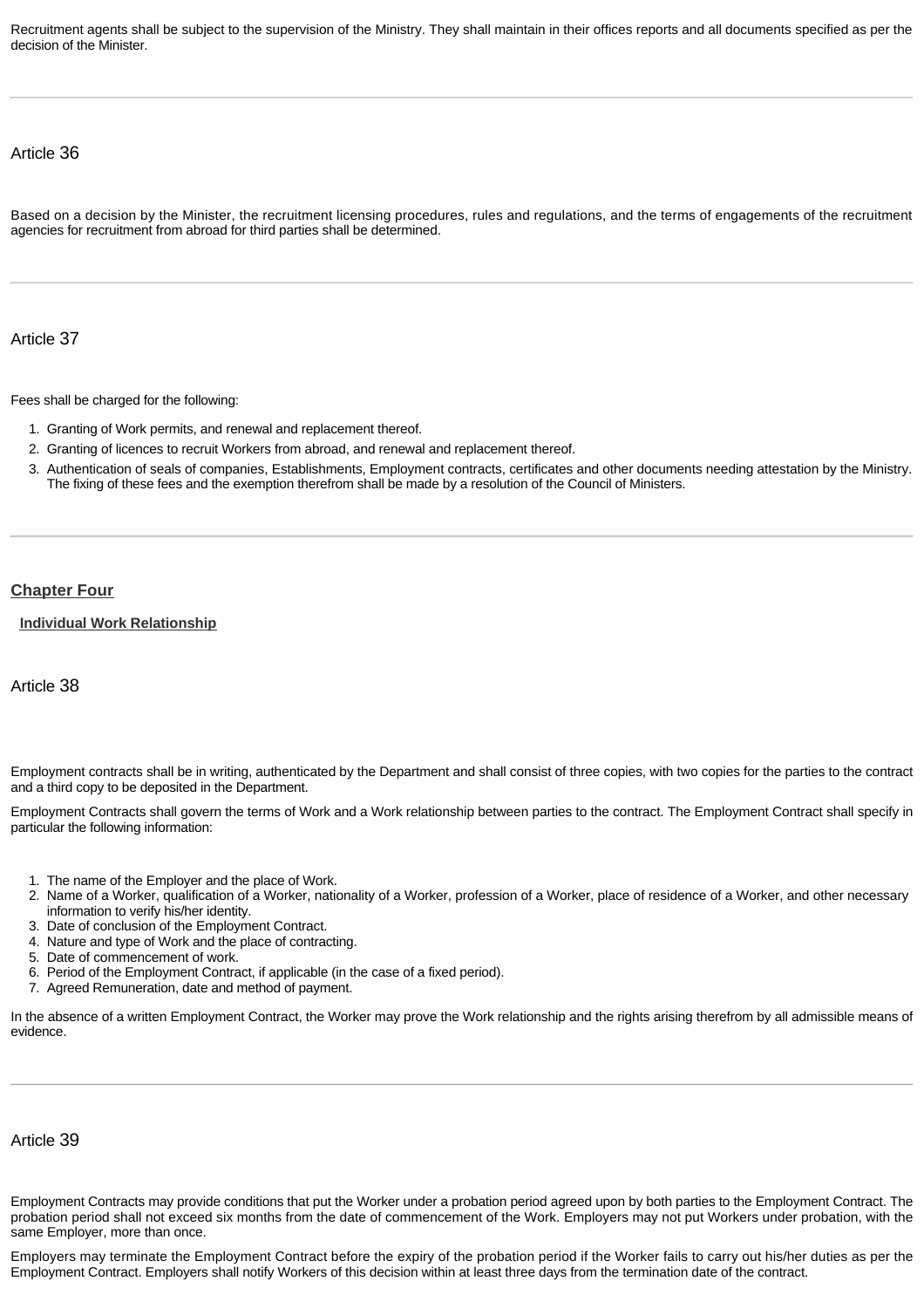If the Employment Contract is for a fixed period, the duration thereof shall not be more than five years, renewable for a similar period or periods by the agreement of the two parties.

If the contract is not renewed and the two parties continued in execution thereof without clear agreement after the expiry of its period, the contract shall be considered renewed for an unlimited time with the same conditions provided therein.

The renewal period shall be considered as an extension of the previous period, and service of the Worker shall be counted as from the date of commencement of Work with the Employer at the beginning.

# Article 41

If the subject matter of the Employment Contract is the performance of specific Work, the Employment Contract shall end by the execution thereof. If the Work is, by its nature, capable of being renewed and the execution of the Employment Contract continues after the performance of the agreed Work, the Employment Contract shall be considered to have been renewed for similar periods by the agreement of the two parties.

# Article 42

The Worker shall undertake the following:

- 1. To perform the Work by himself and to exert the ordinary man's care in its performance.
- 2. To carry out the Employer's orders concerning execution of the Work, provided that they are not contrary to the Employment Contract or the law, and obeying the same will not subject the Worker to danger.
- 3. To not to Work for third parties, with or without payment.
- 4. To maintain the raw materials, means of production, and products etc., which are in his possession or at his disposal and to take the necessary steps for their safekeeping and maintenance.
- 5. Carry out the safety and professional health instructions prescribed by the Establishment.
- 6. Cooperate in the prevention of accidents in the place of Work or in the alleviation of the results thereof.
- 7. Procure continuously, subject to availability, the professional and cultural development of his skills and expertise in accordance with the rules and procedures which the Employer sets forth, in collaboration with the competent authorities.
- 8. Not to disclose the secrets of the Employer even after the end of the contract.
- 9. Not to use the Work tools outside the place of Work without permission of the Employer and to keep such tools in the places designated therefore.
- 10. Not to accept gifts, Remuneration, commission or sums in respect of performance of his duties other than from the Employer.
- 11. Return at the end of the Employment Contract the unused tools or materials at his disposal.

# Article 43

Any condition stipulated in the Employment Contract, even if the Employment Contract precedes the enforcement date of this Law, shall be considered and void if it included an undertaking from the Worker to work for life with the Employer, or abstain from carrying out for life any other craft or profession that could be practised after leaving the employment.

If the nature of the Work allows the Worker to know the clients of the Employer or the secrets of the business of the Establishment, the Employer may stipulate a condition that the Worker shall not compete with him or participate in any competing project after expiry of the Employment Contract. Such stipulation shall be confined in its duration and place and type of the Work to the extent necessary for protection of the lawful interests of the Employer, and shall not exceed two years.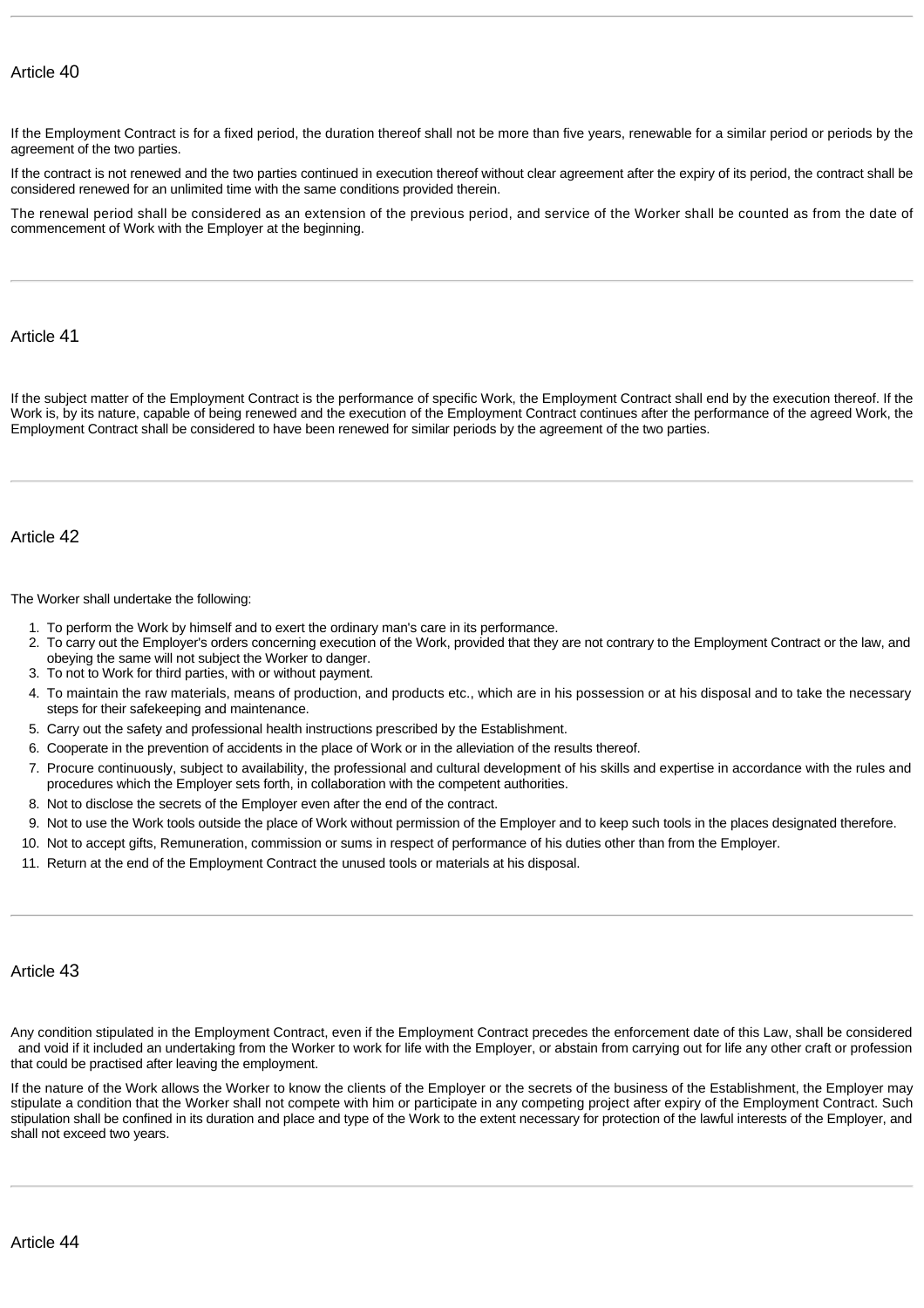The Employer shall undertake to enable the Worker to perform the Work and provide all the necessary requirement therefore and if the Worker attends the place of Work and is ready to do the Work but he fail for reasons beyond his control to do the Work, he shall be considered to have actually done the Work and so be entitled to the advantages accruing therefrom.

# Article 45

The Employer may not ask the Worker to perform Work other than the Work agreed upon unless for the prevention of an accident or to correct the consequences therefrom or in the case of force majeure, provided that the Worker shall be paid the entitlement accruing therefrom. As an exception to the foregoing, the Employer may ask the Worker to perform Work other than the Work agreed upon if it is Temporary Work or if the Work is not essentially different from the original Work and entails no insult to the Worker on condition that the Remuneration of the Worker shall not be reduced

# Article 46

The Employer who employs ten or more Workers shall set a handbook of rules for the Work in the Establishment. Such rules and their amendments shall come into force after being submitted and approved by the Department. If the Department does not approve them within a month from date of its submission to it, the rules shall then be considered approved.

The rules shall be posted in a conspicuous place in the Establishment for the Workers to be informed thereof, and shall come into force after fifteen days from the date of their announcement.

The Minister may issue an order to determine the form of such rules as guidance to the Employers.

# Article 47

The Employer shall keep a special file for each Worker wherein all papers and certificates concerning the Worker shall be deposited along with the decisions and instructions related thereto.

The Employer shall keep the said file for a period of at least one year after the termination of the Employment Contract of the Worker.

#### Article 48

The Employer shall maintain the following registers:

- 1. The Workers' register, which contains in particular the names, nationalities, nature of jobs, amounts of Remuneration, date of commencement of work, marital status, academic and professional qualifications, holidays of the Workers and the penalties imposed upon him.
- 2. The Remuneration register, wherein names of the Workers are recorded, in accordance with the date of commencing employment, the daily, weekly or monthly pay, or piecework or production Remuneration and its supplements for each Worker, the additional Remuneration paid to them, the amounts deducted from Remuneration, and the net Remuneration received by each of them.
- 3. Penalties register, wherein the financial penalties imposed on each Worker and the result shall be recorded.
- 4. The registry of Occupational Injuries to record the Occupational Injuries sustained by every Worker.
- 5. The end of service register wherein the names of the Workers whose services have been terminated, the dates and reasons for their termination and the entitlements paid to them or to their heirs shall be stated.

#### Article 49

If the Employment Contract is for a fixed period in duration, any of the two parties thereof may terminate it, without giving reasons. In this case the party interested in termination of the Employment Contract shall notify the other party in writing as follows:

1. 1. As for the Workers who are paid their Remuneration annually or monthly, the notification shall be made before one month from the date of termination of the Employment Contract if the service period is five years or less. If the service period is more than five years, the period of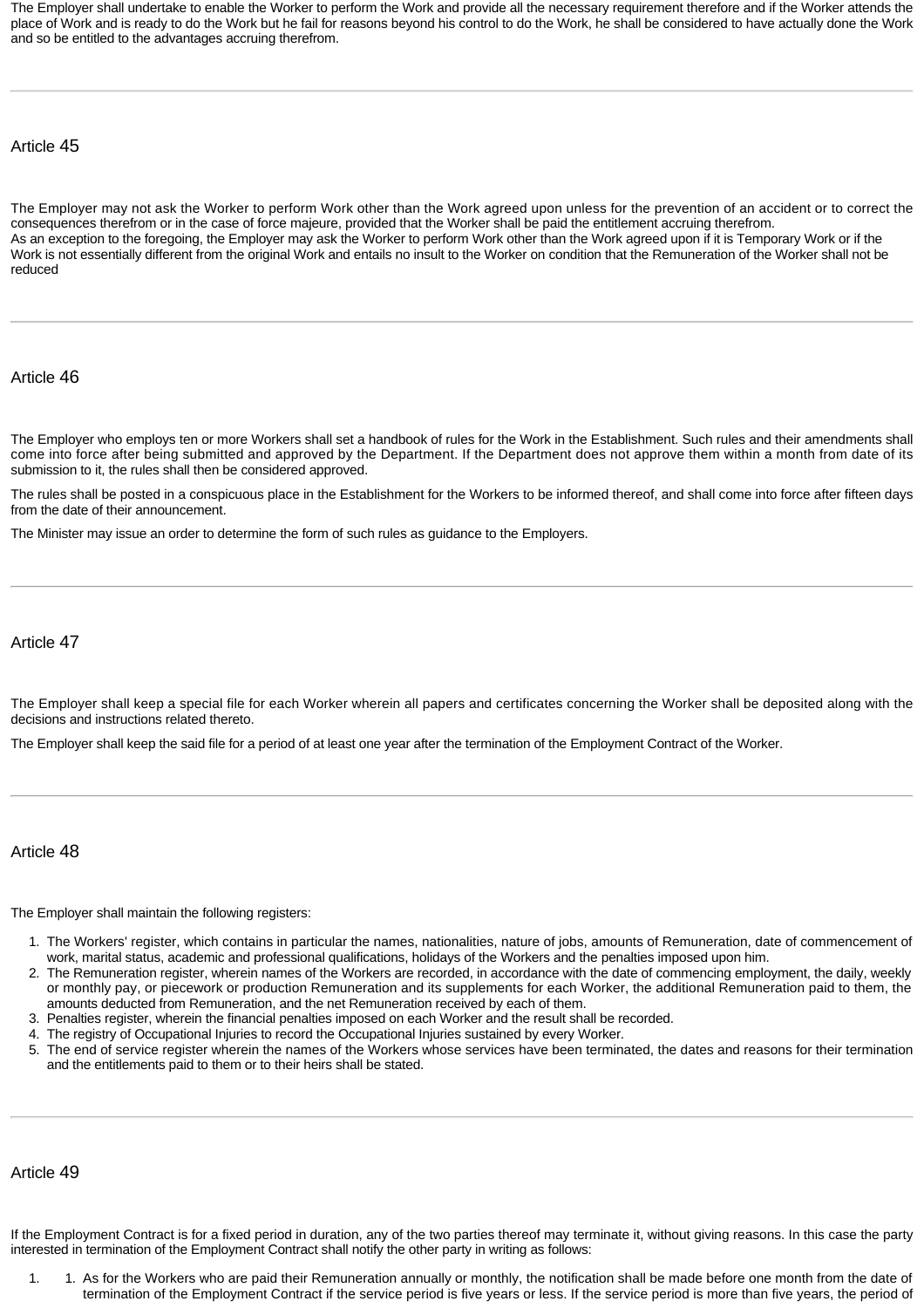notification shall be two months at least.

- 2. In all other cases the notice shall be given in accordance with the following periods:
- 2. If the duration of employment is less than one year, the notice period shall be at least one week.
- 3. If the period of duration of employment is more than one year and less than five years, the notice period shall be at least two weeks.
- 4. If the period of duration of employment is five years or more, the notice period shall be at least month.

If the Employment Contract is terminated without observing these periods, the party terminating the Employment Contract shall be obliged to compensate the other party for an amount equivalent to the full Remuneration for the notice period or the remaining part thereof.

#### Article 50

The Employer shall pay to the Worker his full Remuneration for the notice period stated in the preceding Article, if the Worker performs his Work in the usual manner during the said period.

The Employer shall give permission to the Qatari Worker to be absent from Work for reasonable times to enable him to register his name in the register of the Department to find a new job. Upon obtaining new employment, the Worker shall notify the Employer immediately, and stay regularly in the Work up to the end of the notification period.

Article 51

The Worker may terminate the Employment Contract before its expiry date if the Employment Contract is is for a fixed term and without giving reasons. If the Employment Contract is unlimited, the Worker may terminate the Employment Contract and shall retain his full right to obtain the end of service gratuity in the following cases:

- 1. If the Employer breaches his obligations under the Employment Contract or the provisions of this Law.
- 2. Physical assault or an immoral action occurred to the Worker or to one of his/her family members from the Employer or the manager.
- 3. The Employer or his representative has misled the Worker at the time of contracting, with regard to the terms and conditions of the employment.
- 4. Existence of a gross danger threatens the health and safety of the Worker provided that the Employer is aware of the danger and does not take the necessary actions to remove it.

#### Article 52

The Employment Contract shall not be terminated in any of the following two cases:

- 1. Death of the Employer, unless the Employment Contract has been concluded for consideration related to the personal or professional activities of the Employer which cease upon his death.
- 2. Merging of the Establishment into another or transfer of its ownership or its right of management to other than the Employer, for whatever reason. The successor shall be jointly liable, with the former Employer, for fulfilment of all entitlements of the Workers accruing from the latter.

Article 53

At the end of the Employment Contract, the Employer shall:

- 1. Give the Worker upon his demand, free of charge, a service certificate indicating the date of commencement of Work, the date of expiry of his employment, the type of Work he was performing and the amount of Remuneration he received.
- 2. Return to the Worker the certificates, documents, etc., which he deposited with the Employer.

Article 54

The Employer shall pay at date of termination the end of service gratuity in addition to any amounts due to the Worker who spent one year or more in employment. This gratuity shall be agreed upon by the two parties, provided that it is not less than a three-week Remuneration for every year of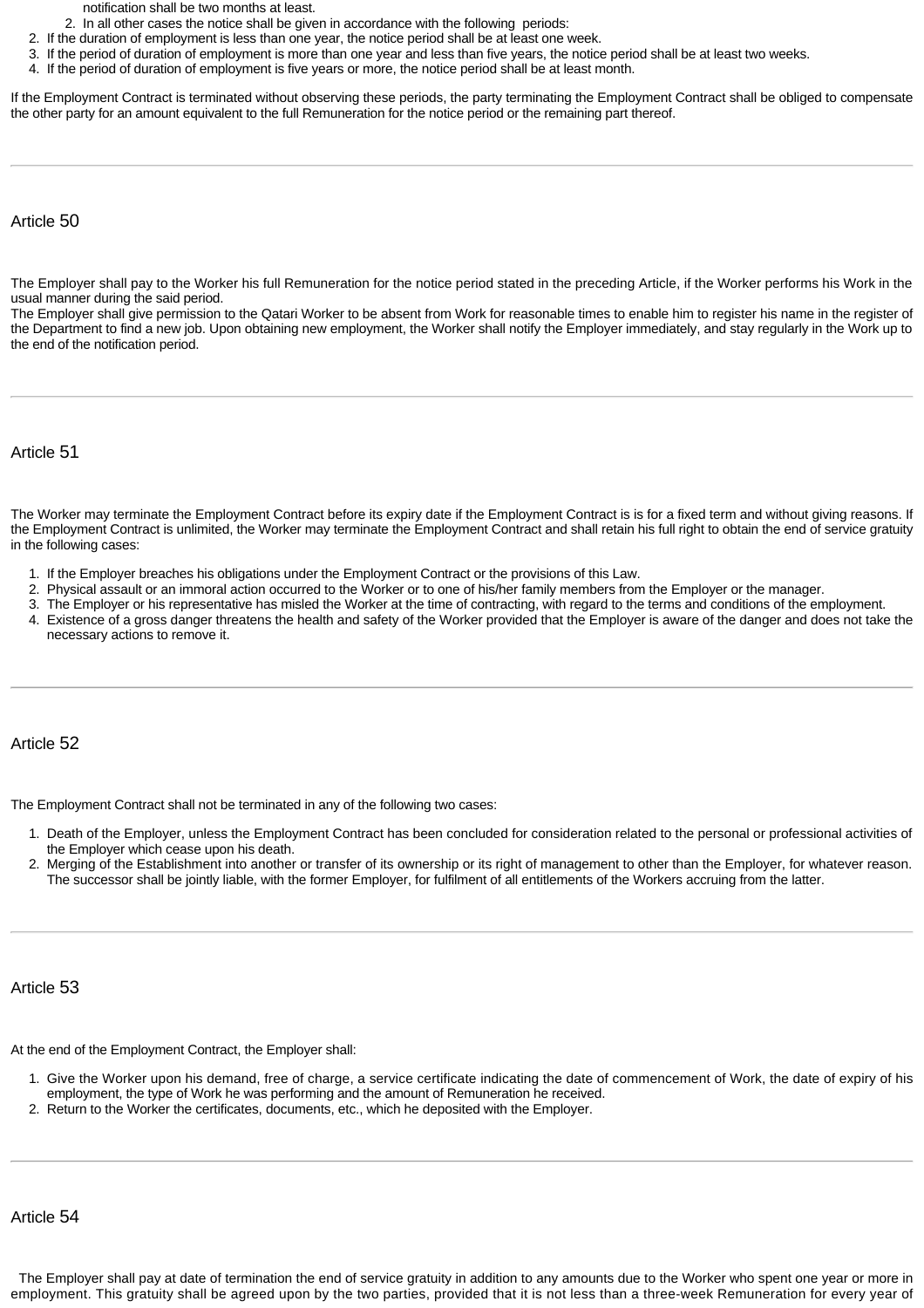employment. The Worker shall be entitled to gratuity for the fractions of the year in proportion to the duration of employment. The Worker's employment shall be considered continuous if it is terminated in cases other than those stipulated in Article 61 of this Law and is returned back to Work within two months of its termination. The last Basic Wage shall be taken as the basis of the calculation of the gratuity.

The Employer shall be entitled to deduct from the service gratuity the amount owed to the employer by the Worker.

Article 55

If the Worker dies during the employment for whatsoever reason, the Employer shall, within a period not exceeding fifteen days from the date of death, deposit with the court any Remuneration or entitlements due to the Worker in addition to the gratuity. The minutes of depositing should contain a detailed report indicating the method of calculating the aforesaid amounts. A copy of the report shall be delivered to the Department.

The court shall distribute the deposited amount amongst the heirs of the deceased Worker in accordance with the provisions of the Islamic Sharia or the personal law applicable in the country of the deceased. The court shall transfer the said amounts to the public fund of the State after the lapse of three years from the date of depositing if the entitled person is not identified.

Article 56

The Employer who maintains a retirement system or a similar system securing for the Worker a greater benefit than the end of service gratuity, which he deserves by virtue of Article 54 of this Law, shall not be obligated to pay to the Worker the end of service gratuity along with the benefit available to the Worker under the said system.

If the net benefit accruing to the Worker under the said system is less than the end of service gratuity the Employer shall pay to the Worker the end of service gratuity and return to him any sum whereby the Worker has contributed to the said system. The Worker may choose to receive either the end of service gratuity or the benefit accruing to him under the said system.

# Article 57

Upon termination of the Worker service, the Employer shall at his cost return the Worker back to the place from where he was procured at the time of commencing the Work or to any other place as agreed upon between the parties.

The Employer shall complete the proceedings of returning the non-Qatari Worker within a period not exceeding two weeks from the expiry date of the Employment Contract. If the Worker joins another Employer before his departure from the State, the obligation to return the Worker back to the country or other place shall shift to the latter Employer.

The Employer shall bear the expenses of preparation and transport of the body of the deceased to his home country or to his place of his residence upon a request of his relatives

If the Employer does not return the Employer or transport his body after death as the case may be, the Department shall return the Worker or his body on behalf of the Employer and recover the said costs through the administrative means.

# <span id="page-13-0"></span>**[Chapter Five](http://www.almeezan.qa/DownloadPage.aspx?Target=All&type=2&lawID=3961&language=en#)**

# <span id="page-13-1"></span>**[Disciplinary Authority of the Employer](http://www.almeezan.qa/DownloadPage.aspx?Target=All&type=2&lawID=3961&language=en#)**

Article 58

The Employer who employs ten or more Workers shall set penalty rules, including the violations and the disciplinary penalties, to be imposed on the Workers who commit such violations and the conditions and procedures on which such violations are imposed.

The Minister may issue models for such disciplinary rules as per the nature of the Work in various sectors as guidance for the Employers to prepare their own rules.

Such disciplinary rules and the amendments thereto shall be subject to the approval of the Department within a month from the date of their submission thereto, and they shall be deemed approved if this period expires without objection.

The Employer shall post these rules at the place of Work to be perused by the Workers. The regulations shall only come into force upon the expiry of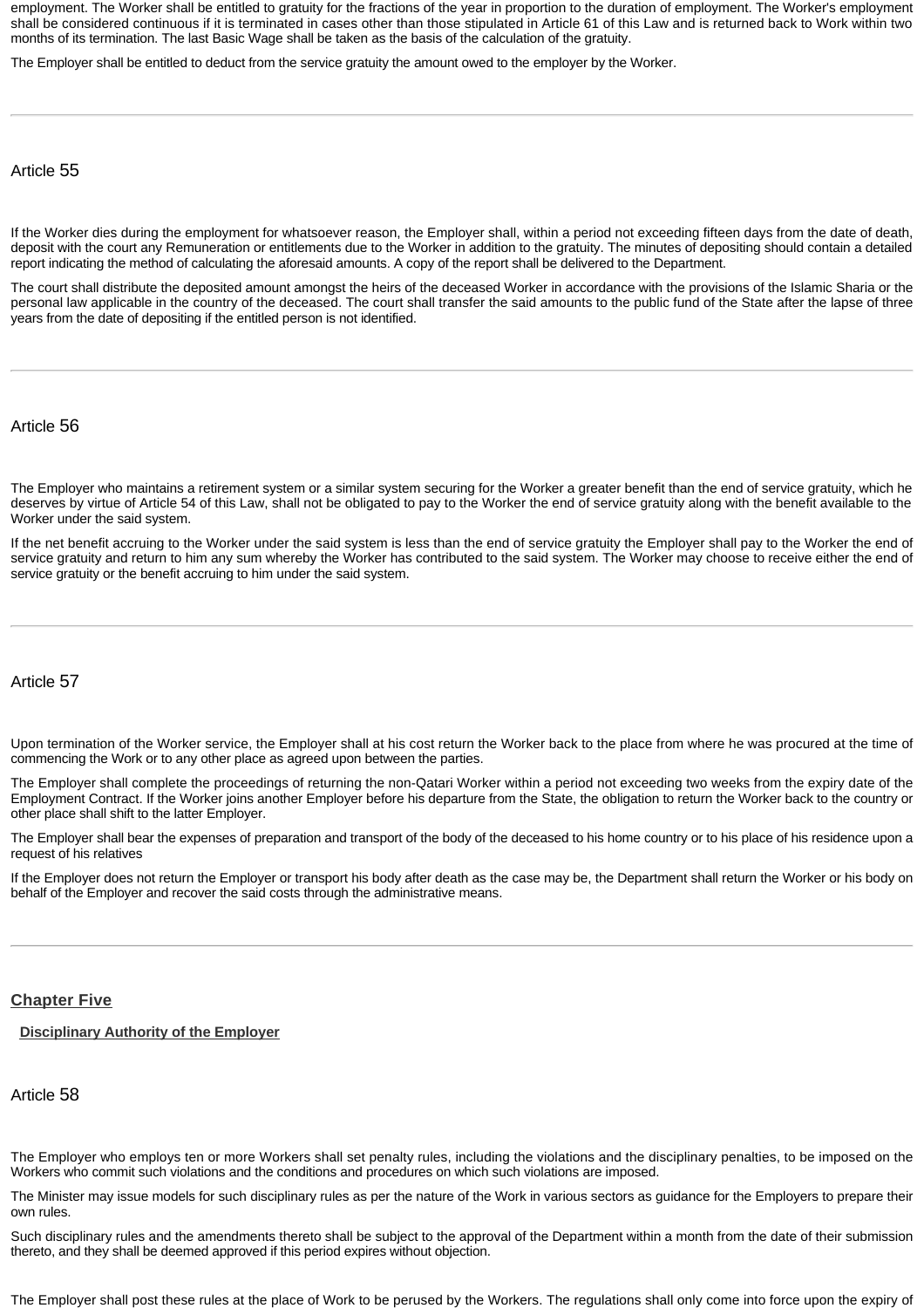# Article 59

The disciplinary penalties which may be imposed on the Workers are:

- 1. Notice, which shall be deemed achieved by a written letter to the Worker containing a notification of the violation he has committed, asking him not to repeat it and warning of a severer penalty in the event of repetition.
- 2. Deduction from the Remuneration of the Worker for a period not exceeding five days for one violation.
- 3. Suspension from Work, as well as non-payment of the Remuneration, for a period not exceeding five days for one violation.
- 4. Suspension from Work without payment or with reduced payment pending the adjudication on the criminal charge attributed to the Worker and if the Worker is acquitted or if the charge against him has been dropped, the suspension shall be deemed as if it has never taken place and the Worker shall be paid his entitlements during the suspension period.
- 5. Postponement of annual increment for a period not exceeding six months or non-payment thereof in the Establishments which maintain increment systems.
- 6. Postponement of promotion for a period not exceeding one year in the Establishments which maintain promotion systems.
- 7. Dismissal from Work with retention of the right to the end of service gratuity.
- 8. 8. Dismissal from Work and non-payment of the end of service gratuity.

# Article 60

It shall not be permitted for the amount to be deducted from the Remuneration of the Worker in execution of penalties inflicted on him and the reduction therefrom exceeds his Remuneration for five days per month. The Employer shall record the total penalties imposed upon the Worker in the register of penalties. The said register shall contain the name of the Worker, the amount of deductions and the reason for and the date of the penalty. The said register shall be subject to the inspection of the Work Inspection Authority. The total of the amount deducted from the Workers shall belong to the Authority specified by an order of the Minister. The order shall specify the manner of disposal of the deductions.

# Article 61

The Employer may dismiss the Worker without notice and payment of the end of service gratuity in the following cases:-

- 1. If the Worker assumes a false identity, alleges a nationality other than his or submits false certificates or documents.
- 2. If the Worker commits a mistake which causes gross financial loss to the Employer provided that the Employer shall notify the Department of the mistake within twenty-four hours from the time of awareness thereof.
- 3. If the Worker violates more than once the written instructions of the Employer concerning the safety of the Workers and the Establishment despite being notified in writing of the violation on condition that such instructions shall be written and posted up in a conspicuous place.
- 4. If the Worker fails more than once to carry out his essential duties under the Employment Contract or this Law despite being notified in writing thereof.
- 5. If the Worker discloses the secrets of the Establishment where he is employed.
- 6. If the Worker is found during the working hours in a clear state of drunkenness or under the influence of a drug.
- 7. If the Worker assaults the Employer, the manager or one of his supervisors in the workplace during the working day or by reason thereof.
- 8. If the Worker repeats the assault on his colleagues in the workplace despite being warned in writing thereof.
- 9. If the Worker absents himself from Work without legitimate cause for more than seven consecutive days or fifteen interrupted days in one year.
- 10. If the Worker is convicted by a conclusive judgment in a crime of dishonour or dishonesty.

#### Article 62

Where penalties are to be imposed upon violating Workers, the following matters shall be observed:

- 1. The Worker shall not be accused of a violation after fifteen days of the Employer being aware of its commission, with the exception of the violations constituting criminal offences.
- 2. The Worker shall not be penalized otherwise than for a violation directly related to the Work, whether committed during the Work and in its place or outside.
- 3. The Worker shall not be penalized before being informed of the accusation against him and investigated in writing. The investigation may be oral in the case of minor violations, of which a notice or deduction of one day's Remuneration is prescribed in the penalties rules, provided that the report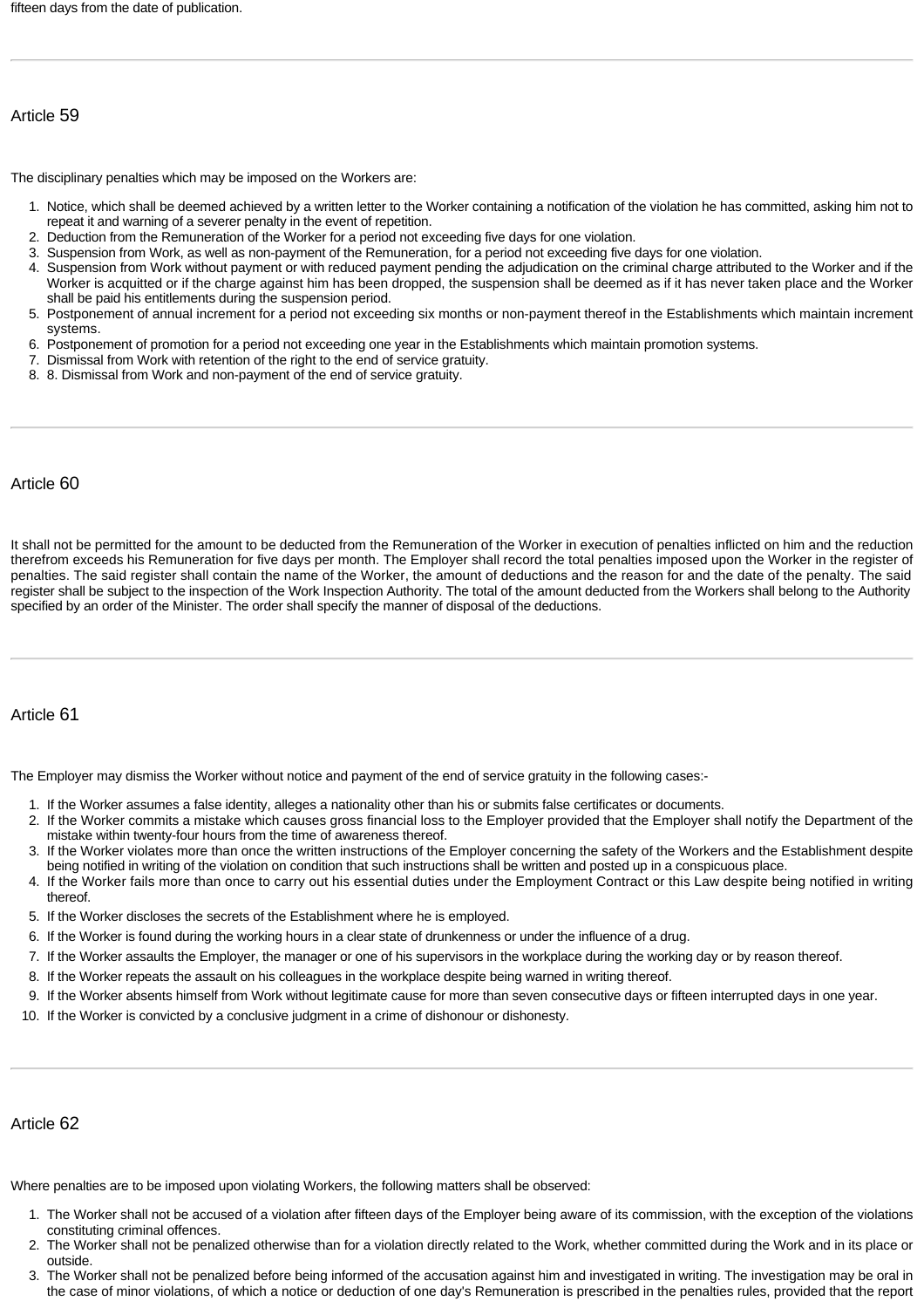shall be recorded and filed in the Worker's special register.

- 4. No more than one penalty shall be imposed on the Worker for a single violation.
- 5. The disciplinary penalties, which the Employer is authorized to impose, may not be inflicted on the Workers except by the Employer, his authorized representative or the manager of the Establishment.
- 6. A penalty may not be inflicted for an act not stated in the penalties rules.

#### Article 63

The Worker shall be notified in writing of the penalty imposed upon him. Such notification shall be published in a conspicuous place in the place of Work if he declines to receive the notification.

A notice stating the Worker's penalty shall be sent to the Worker by a registered letter to his permanent address stated in the special file if he is absent from work.

#### Article 64

The Worker shall, prior to objecting to the penalty imposed on him before the competent court, file a grievance with the Employer, within seven days of being informed of that, whereupon the deciding on such claim shall be within seven days from the date of its submission. The expiry of this period without deciding on the claim shall be considered refusal thereof.

In the case of refusal of the grievance, or there being no decision thereon within the aforesaid period, the Worker may file a claim with the Department against the penalty levied on him within seven days from the refusal date.

The Department shall decide on the Worker's grievance within seven days from its submission, and its decision shall be conclusive, and expiry of this period without deciding on the claim shall be considered refusal thereof.

In exception of that, the Worker may object to the penalty of dismissal from Work before the competent court.

If it becomes clear to the court that dismissal of the Worker from the Work was arbitrary or in violation to the provisions of this Law, it shall decide either the cancellation of the dismissal penalty and return the Worker to the Work and order his entitlements due for the suspension period as an execution of this penalty or provide appropriate compensation to the Worker. The Remuneration and the other privileges during the suspension period as a result of this dismissal shall be included in the assessment of the said compensation.

#### <span id="page-15-0"></span>**[Chapter Six](http://www.almeezan.qa/DownloadPage.aspx?Target=All&type=2&lawID=3961&language=en#)**

<span id="page-15-1"></span>**[Remuneration](http://www.almeezan.qa/DownloadPage.aspx?Target=All&type=2&lawID=3961&language=en#)**

#### Article 65

The Worker shall be entitled to the Remuneration identified in the Employment Contract. And if the Employment Contract does not determine it, the Worker shall be entitled to that specified in the Work Organization Regulations.

If the Remuneration is not specified in accordance with the preceding paragraph, the Worker shall be entitled to a Remuneration equivalent to what is specified for Work of a similar type in the Establishment, or otherwise in accordance with the custom applicable to the profession at the place where the Work is performed, and if this does not exist, the judge will assess the Remuneration in accordance with the requirements of justice.

#### Article 66

The Remuneration and the other amounts due to the Worker shall be paid in the Qatari currency.

Remuneration of the Workers appointed on the basis of an annual or monthly Remuneration shall be paid, at least, once in the month. Remuneration of all the other Workers shall be paid, at least, once every two weeks. The Remuneration shall be paid to the Worker personally in the Work day during the working hours at the usual place or any other place the Department agrees to.

The Remuneration may be transferred to the account of the Worker at the bank agreed upon by the two parties, or be paid to the authorized representative of the Worker, specified by him in writing. The Employer shall not be discharged from the Worker's wage, unless he actually transfers it to the bank, or the Worker or his representative signs what confirms receipt of the wage, in the applicable register, or the pay slip prepared for the same purpose, provided that these documents include the details of the Remuneration.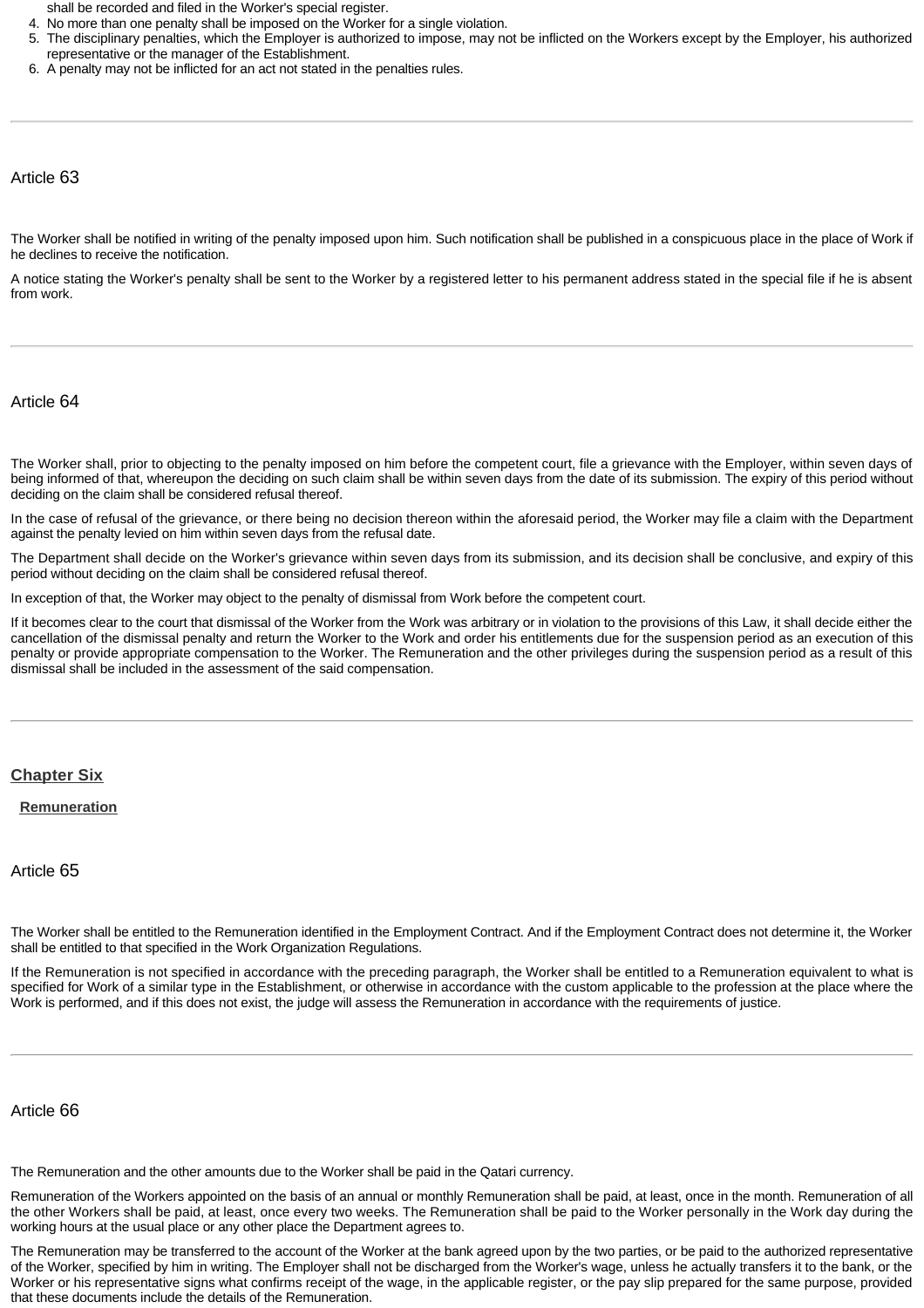# Article 67

Upon termination of the Employment Contract, for whatever reason, the Employer shall pay the Remuneration of the Worker and all other due amounts before the end of the working day after the termination date of the Employment Contract unless the Worker has left the Work without giving notice as provided in Article 49 of this Law. In such case, the Employer shall pay the Remuneration of the Worker and all other dues within a period not later than seven days from the date of leaving the Work.

#### Article 68

The Employer shall pay to the Worker prior the date of his annual leave due Remuneration for the Work he performed up to the date of the annual leave in addition to the due leave allowance.

#### Article 69

It shall not be permitted to obligate the Worker to purchase food or commodities from certain places or from the products of the Employer.

#### Article 70

Retention of any part of the Remuneration due to the Worker or stoppage of payment thereof shall not be allowed, except in execution of a judicial judgment. In the case of retention in the execution of a judicial judgment, priority shall be for payment of the legitimate alimony over all other payments. The total of the retained amounts shall not exceed 35% of the full Remuneration of the debtor Worker.

The Employer shall not charge any interest on the loan he may grant to the Worker. The Employer shall also not deduct from the Remuneration of the Worker more than 10% in fulfilment of the money he may lend to the Worker.

The total of the deducted amount from the Worker's Remuneration for settlement of the deductions and debts owed by him shall not exceed 50% of the total Remuneration. If the amount to be deducted within a month is above the said percentage, the excess amount shall be postponed to the following month or months.

# Article 71

If the Worker, as a result of his fault, caused loss, damage or destruction to machines, products or equipment of the Establishment, he shall be obliged to compensate the Employer for the damage resulting therefrom, provided that an investigation shall precede the obligation of the Worker for such compensation.

The Employer may deduct the value of the compensation from the Remuneration of the Worker on condition that such deduction does not exceed the Remuneration of seven days in a month.

The Worker may file before the Department a complaint against the assessment of the compensation made by the Employer, within seven days from the date of notification of such assessment. If the Department cancelled the Employer's decision, or assessed a lower compensation, then the Employer shall return to the Worker within a maximum of seven days the excess amount he deducted without lawful grounds.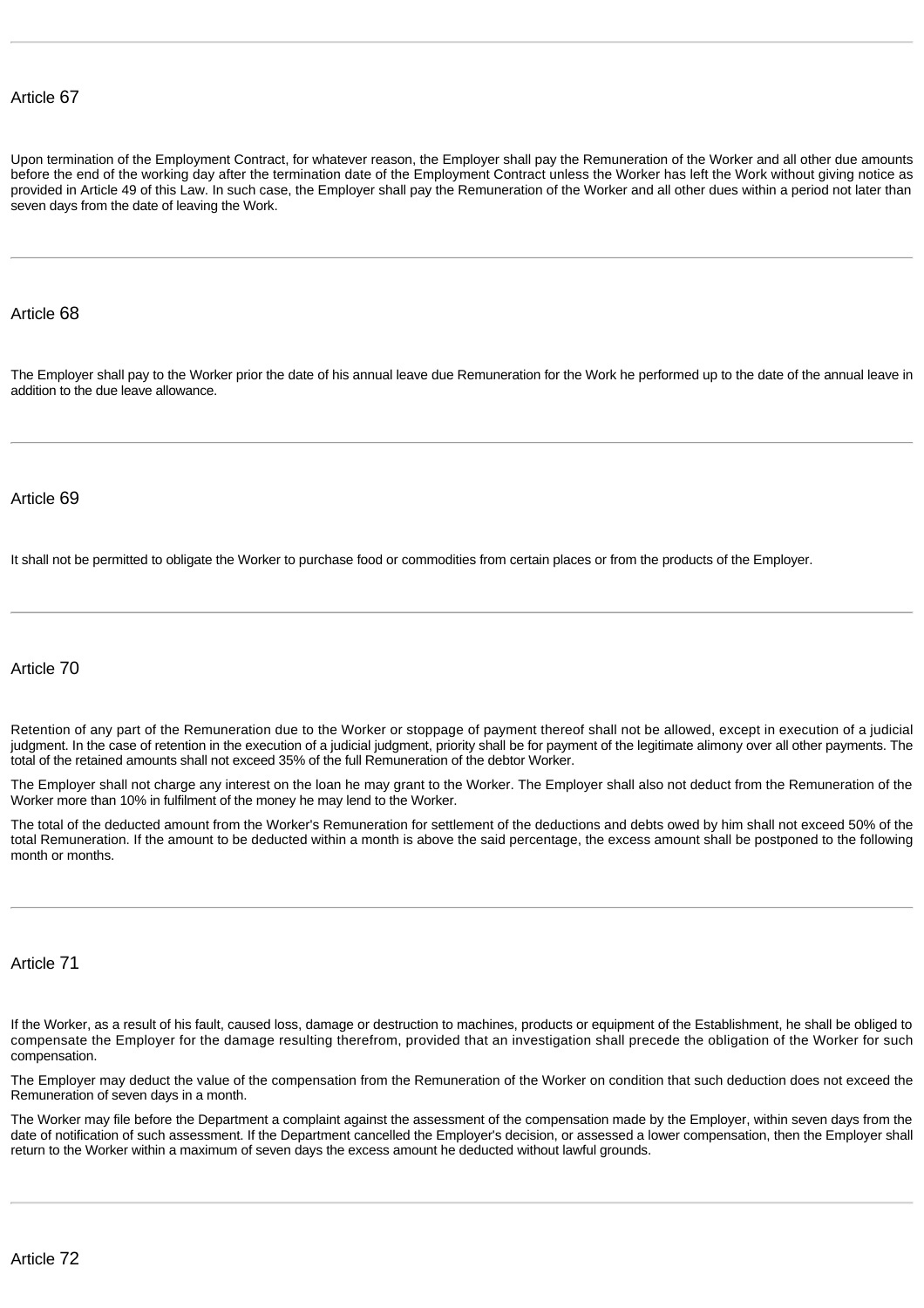The Remuneration of the Worker for the annual or sick leave and the end service gratitude shall be calculated on the basis of his Basic Wage on the due date. If the Worker works on a piecework basis, the calculation shall be based on the Worker's average Remuneration for the three months preceding the maturity date.

# <span id="page-17-0"></span>**[Chapter Seven](http://www.almeezan.qa/DownloadPage.aspx?Target=All&type=2&lawID=3961&language=en#)**

<span id="page-17-1"></span>**[Organization of Hours of Work and Holiday](http://www.almeezan.qa/DownloadPage.aspx?Target=All&type=2&lawID=3961&language=en#)**

Article 73

The maximum ordinary working hours shall be forty-eight hours per week, at the rate of eight hours per day throughout all months of the year, except for the month of Ramadan, when the maximum working hours shall be thirty-six hours per week at the rate of six hours per day.

The time spent by the Worker in travel to and from the place of Work and his residence shall not form a part of the working hours.

The working hours shall include one or more intervals for prayer, rest and the taking of meals which shall not be less than one hour and not more than three hours. These intervals shall not be counted in the calculation of the working hours or taken into consideration in specifying intervals or intervals of rest, and the Worker shall not Work for more than five consecutive hours.

A resolution from the Minister shall be issued in respect of the type of Work which may require continuity without rest interval.

Article 74

The Workers may work additional hours more than the working hours specified in the preceding Article, provided that the actual working hours per day shall not exceed ten hours, unless continuation of the Work is necessary for the prevention of gross loss or dangerous accident or for mitigation of the consequences of the said loss or accident. The Employer shall pay the Worker for the additional working hours at the rate of not less than the Basic Wage plus not less than 25% thereof. The Employer shall pay the Worker for the additional hours not less than the Basic Wage due for the ordinary working hours plus an increment of not less than 25% thereof.

With the exception of the shift Workers, the Workers who work between 9 pm and 6 am shall be paid the Basic Wage plus an increase of not less than 50% thereof.

# Article 75

The Worker shall be offered a paid weekly rest, not to be less than twenty-four consecutive hours. Friday is the usual weekly rest day for all the Workers, except the shift Workers.

If the Work circumstances necessitate Worker to work on the weekly rest day, he shall be compensated for the rest day by another day, and be paid for such Work what is payable to him on the weekly rest day or the due Basic Wage plus an increment of at least 150% thereof.

With exception of the shift Workers, it shall not be permitted to employ the Worker for two consecutive Fridays.

# Article 76

The provisions of Articles 73, 74, 75 of this Law shall not apply to persons occupying senior positions, if such positions provide them with enjoyment of the authorities of the Employer over the Workers. The provisions of the aforesaid Article 73 shall not apply to the following categories:

1. The Workers who carry out preparatory and complementary Work that shall be performed before or after the working hours.

- 2. Guarding and cleaning Workers.
- 3. The other categories of Workers to be specified by an order of the Minister.

And the maximum working hours for such Work shall be specified by an order of the Minister.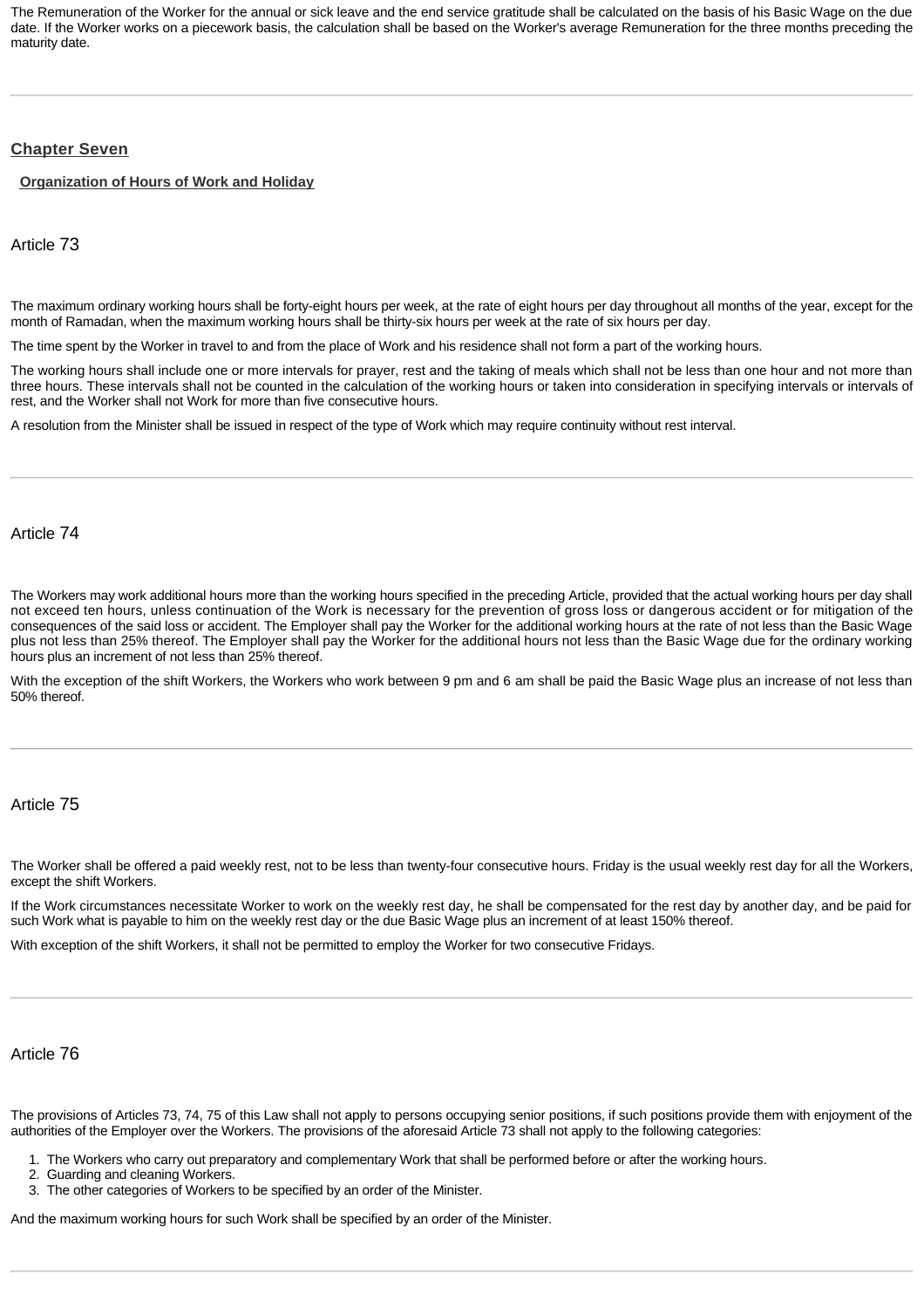# Article 77

The Employer shall post up at the main entrance gates used by the Workers and also in a conspicuous place in the workplace a table showing the closure or weekly rest day, the working hours and the rest intervals for all categories of the Workers, and shall furnish the Department with a copy of such table.

# Article 78

The Worker shall be entitled annually to leave with full Remuneration as follows:

- 1. Three working days for Eid EI-Fitr.
- 2. Three working days for Eid Al-Adha.
- 3. One working day for the Independence Day.
- 4. Three working days to be specified by the Employer.

If the circumstances of the Work require the employment of the Worker during any such leave days, the provisions of Article 75 of this Law shall be applied in this respect.

# Article 79

The Worker who has completed a continuous whole year in the service of the Employer shall be entitled to annual leave with the Remuneration stipulated in Article 72 of this Law. This leave shall not be less than three weeks for the employment of less than five years, and four weeks for the employment of five years or more. The Worker shall be entitled to a leave for fractions of the year in proportion to the period of his service.

# Article 80

The Employer shall determine the date of the annual leave for the Worker in accordance with the Work requirements and may divide the leave with the consent of the Worker provided that the division shall not be into more than two periods. The Employer may, by virtue of a written request from the Worker, postpone not more than half of the annual leave to the next year following its maturity.

# Article 81

The Worker may not waive his right to the annual leave. Any agreement to the contrary shall be and void. If the Employment Contract ended, for any reason, before taking such leave, the Worker shall be entitled to a cash alternative equivalent to his payment for the due leave days.

# Article 82

The Worker shall be entitled to sick leave with pay for each year of his service. This sick leave shall not be granted unless after the expiry of three months from the date of commencement of his work for the first time, provided that the Worker proves his sickness by a medical report issued by the competent physician approved by the Employer.

The Worker shall receive his full Remuneration if the period of the sick leave did not exceed two weeks. If the sick leave extends thereafter the Worker shall be paid half of his Remuneration for other four weeks. The extension of the sick leave thereafter shall be without Remuneration until the Worker resumes his Work or resigns or his service is terminated for health reasons.

The service of the Worker may be terminated at the end of the twelfth weeks of the sick leave if it has been proved by a report issued by the Licensed Physician that the Worker is unable to resume his Work at that time.

If the Worker resigned by reason of sickness, and with the approval of the Licensed Physician, before the end of the six weeks to which the Worker is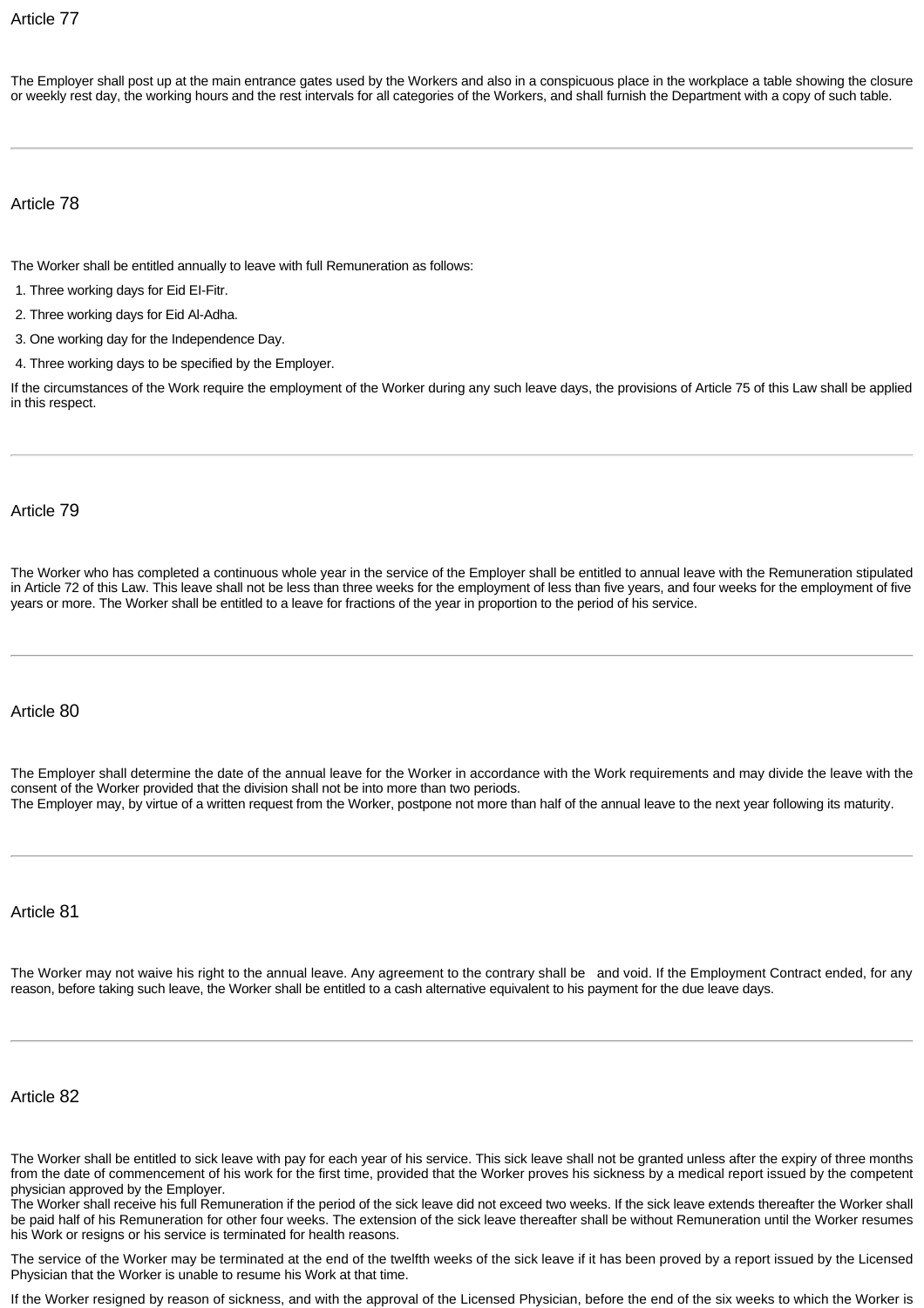entitled as sick leave with pay, the Employer shall pay to him the balance of his entitlements. This provision shall also apply in the event of death by reason of sickness before the end of the aforesaid six weeks.

The previous provisions shall not prejudice the right of the Worker in his entitlements to an end of service gratuity. The sick leave for the twelve-week period taken by the Worker shall not be deemed to constitute an interruption of his Continuous Service.

Article 83

The Muslim Worker shall be entitled to have a special leave without Remuneration not exceeding twenty days for the performance of the pilgrimage duty once throughout his service period. The Employer shall determine annually the number of Workers offered such leave, in accordance with the Work requirements, subject to giving priority to the Worker who has spent the longest continuous period in service.

Article 84

The Worker shall not be allowed to work with another Employer during any of his leave period, and if it has been proved to the Employer that the Worker has violated this stipulation, he may deprive him of the Remuneration for the leave period and recover what he has already paid in lieu of such leave.

Article 85

The Employer shall not terminate the Employment Contract or notify the Worker of the termination thereof, during any of his periods of leave stated in this Law.

The Employer shall also not notify the Worker of the termination of the Employment Contract, if the notice period ends during any of those periods.

# <span id="page-19-0"></span>**[Chapter Eight](http://www.almeezan.qa/DownloadPage.aspx?Target=All&type=2&lawID=3961&language=en#)**

<span id="page-19-1"></span>**[Employment of Juveniles](http://www.almeezan.qa/DownloadPage.aspx?Target=All&type=2&lawID=3961&language=en#)**

# Article 86

A Juvenile who has not attained the age of sixteen may not be employed in Work of whatever nature and shall not be permitted to enter into any of place of Work.

[Article](http://www.almeezan.qa/LawArticles.aspx?LawArticleID=51881&lawId=3961&language=en) [87](http://www.almeezan.qa/LawArticles.aspx?LawArticleID=51881&lawId=3961&language=en) ([Amended By Law 6/2009](http://www.almeezan.qa/LawPage.aspx?id=2632&language=en))

#### **(As amended by virtue of Article 2 of Law No. 6 of 2009)**

A Juvenile may not be employed without the consent of his father or guardian and the issuance of a special permission from the Department.

If the Juvenile is a Qatari student, approval of the Minister of Education & Higher Education shall be obtained.

Juveniles shall not be appointed in Work in which the nature and circumstance of the performance may harm their health or safety or morals. An order determining such Work shall be issued by the Minister.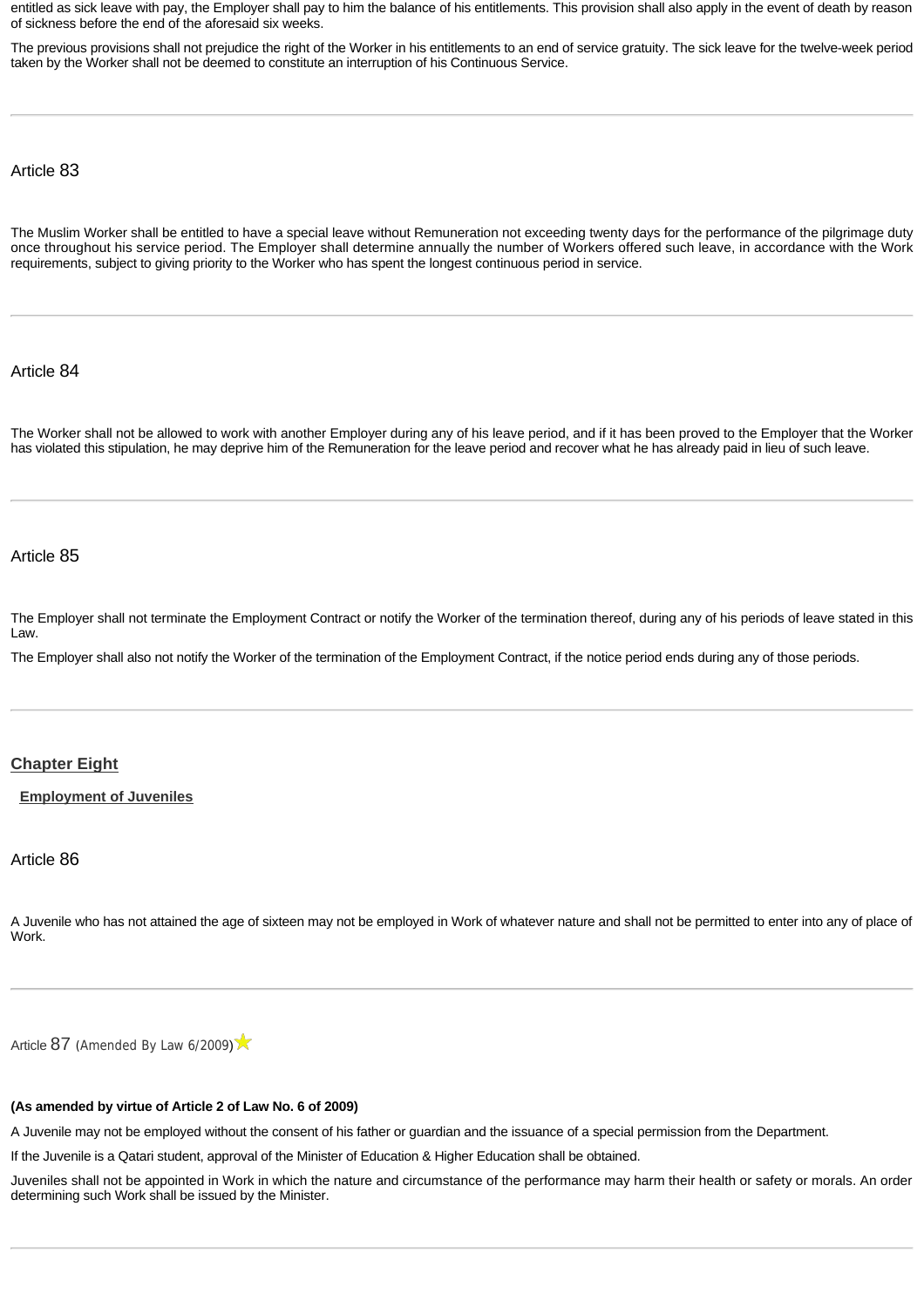The Juvenile shall not be employed before he has been medically examined by the Competent Medical Authority, and confirmation of his fitness for the Work has been approved. The Employer shall repeat the medical examination at least once a year.

Article 89

The Juvenile shall not work between sunset and sunrise or in the rest days or in the official holidays or more than the normal working hours. He shall not stay at the place of the Work site for more than seven consecutive hours.

# Article 90

The ordinary working hours for the Juvenile shall not exceed thirty-six hours per week at the rate of six hours per day, except for the month of Ramadan when the working hours shall not exceed twenty-four hours per week at the rate of four hours per day.

The time spent by the Juvenile in movement to and from the place of Work and his residence shall not form a part of the working hours.

The working hours shall include one or more intervals for rest and the taking of meals and the Juvenile shall not work for more than three consecutive hours. Such interval or intervals shall not be calculated in the working hours.

Article 91

The Employer shall keep in the Juvenile's special file his birth certificate, the health fitness certificate and the periodical medical examination reports, which are signed by the Employer.

# Article 92

Any Employer who employs one or more Juvenile shall be obliged to do the following:-

- 1. Submit to the Department a statement showing the name and Work of the Juvenile along with the date of employment.
- 2. Post up in a conspicuous place a clear statement of the working hours, the Juveniles employed by him and their intervals of rest.

# <span id="page-20-0"></span>**[Chapter Nine](http://www.almeezan.qa/DownloadPage.aspx?Target=All&type=2&lawID=3961&language=en#)**

<span id="page-20-1"></span>**[Employment of Women](http://www.almeezan.qa/DownloadPage.aspx?Target=All&type=2&lawID=3961&language=en#)**

# Article 93

A female Worker shall be offered a Remuneration equivalent to a male Worker when she performs similar work and she shall be entitled to the same opportunities of training and promotion.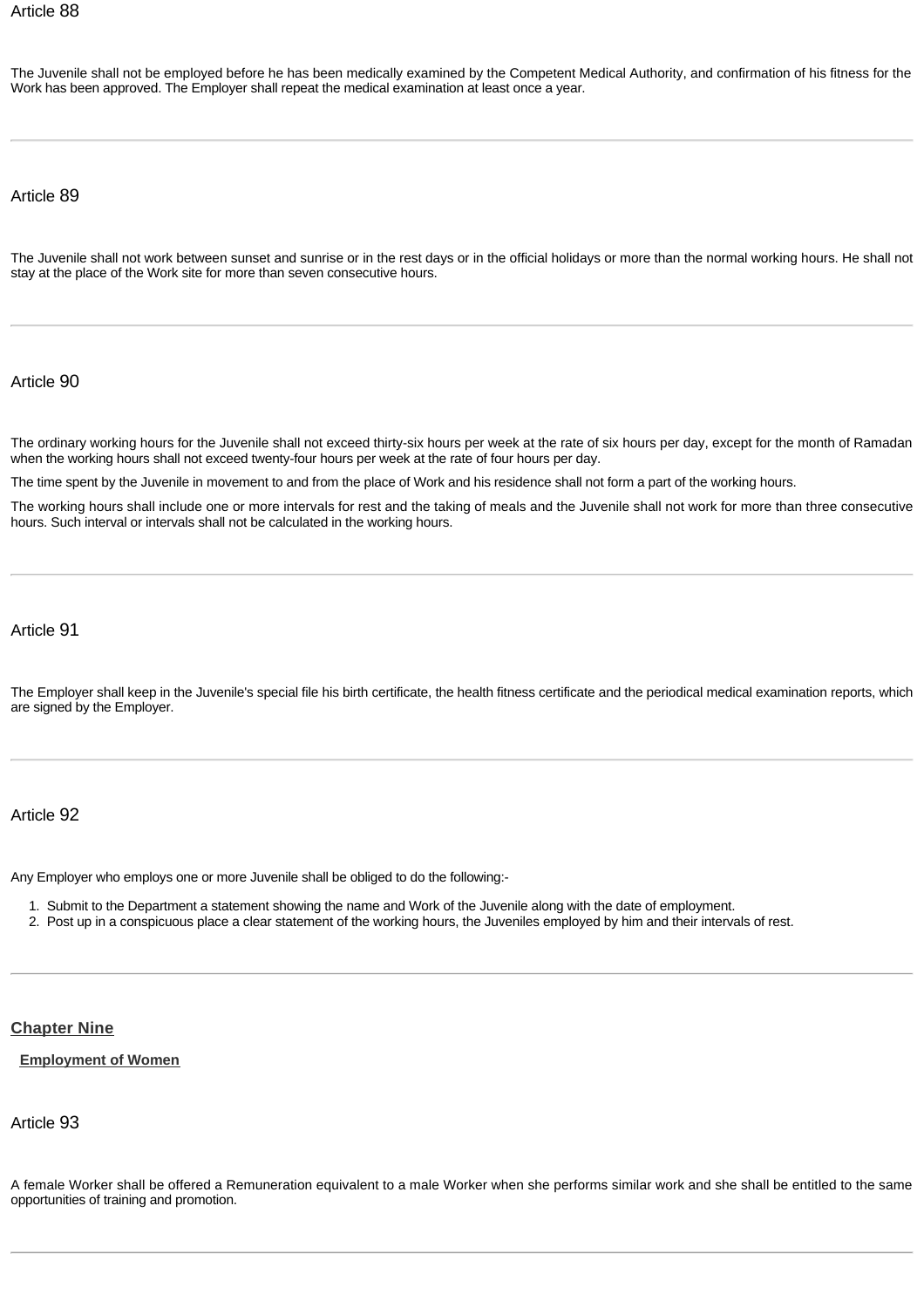A female Worker shall not be employed in dangerous or hard or arduous Work or Work which harms their health or morals, or any other Work specified by a Decision of the Minister.

# Article 95

A female Worker shall not work other than at the times determined by a resolution passed by the Minister.

Article 96

A female Worker who has spent a whole year in service with the Employer shall be entitled to maternity leave with full Remuneration for a period of fifty days including the prenatal (antenatal) and postnatal periods, provided that the postnatal period is not less than thirty-five days. This leave shall be granted upon a medical report issued by a Licensed Physician stating the expected date of delivery.

If the remaining period of the leave after delivery is less than thirty days, the female Worker may be granted a complementary leave from her annual leave. Otherwise, the complementary period shall be deemed to be leave without pay.

If the health situation following delivery does not allow the female Worker to return back to work after the end of the leave referred to in the preceding paragraphs, she will be deemed to be on leave without Remuneration provided that the period of her absence from Work shall not exceed sixty consecutive or interrupted days, and provided that a medical certificate of her medical condition shall be produced from a Licensed Physician.

The receipt of the delivery leave shall not prejudice the female Worker from entitlement to any other leave.

# Article 97

The nursing female Worker, in addition to her right to the rest period provided for in Article 73 of this Law, shall be entitled to one hour daily for nursing for a period of one year, which shall start after the end of the maternity leave. Determination of such break period shall be left for the female Worker. The nursing period shall be calculated in the working hours, and shall not result in any reduction in the Remuneration.

#### Article 98

The Employer may not terminate the Employment Contract of a female Worker by reason of her marriage or receiving the leave provided for in Article 96 of this Law.

The Employer may not notify the female Worker of the termination of her service Employment Contract during this leave, or send her a notification which ends during the said leave.

#### <span id="page-21-0"></span>**[Chapter Ten](http://www.almeezan.qa/DownloadPage.aspx?Target=All&type=2&lawID=3961&language=en#)**

<span id="page-21-1"></span>**[Safety, Occupational Health and Social Care](http://www.almeezan.qa/DownloadPage.aspx?Target=All&type=2&lawID=3961&language=en#)**

Article 99

The Employer or his representative shall inform each Worker, on commencement of work, of the risks of Work, and what may develop thereof, and shall inform him of the preventive measures to be taken for the protection thereof. Detailed instructions shall be affixed in a conspicuous place stating the professional health and safety means for protection of the Workers from the dangers to which they may be exposed during the performance of their Work.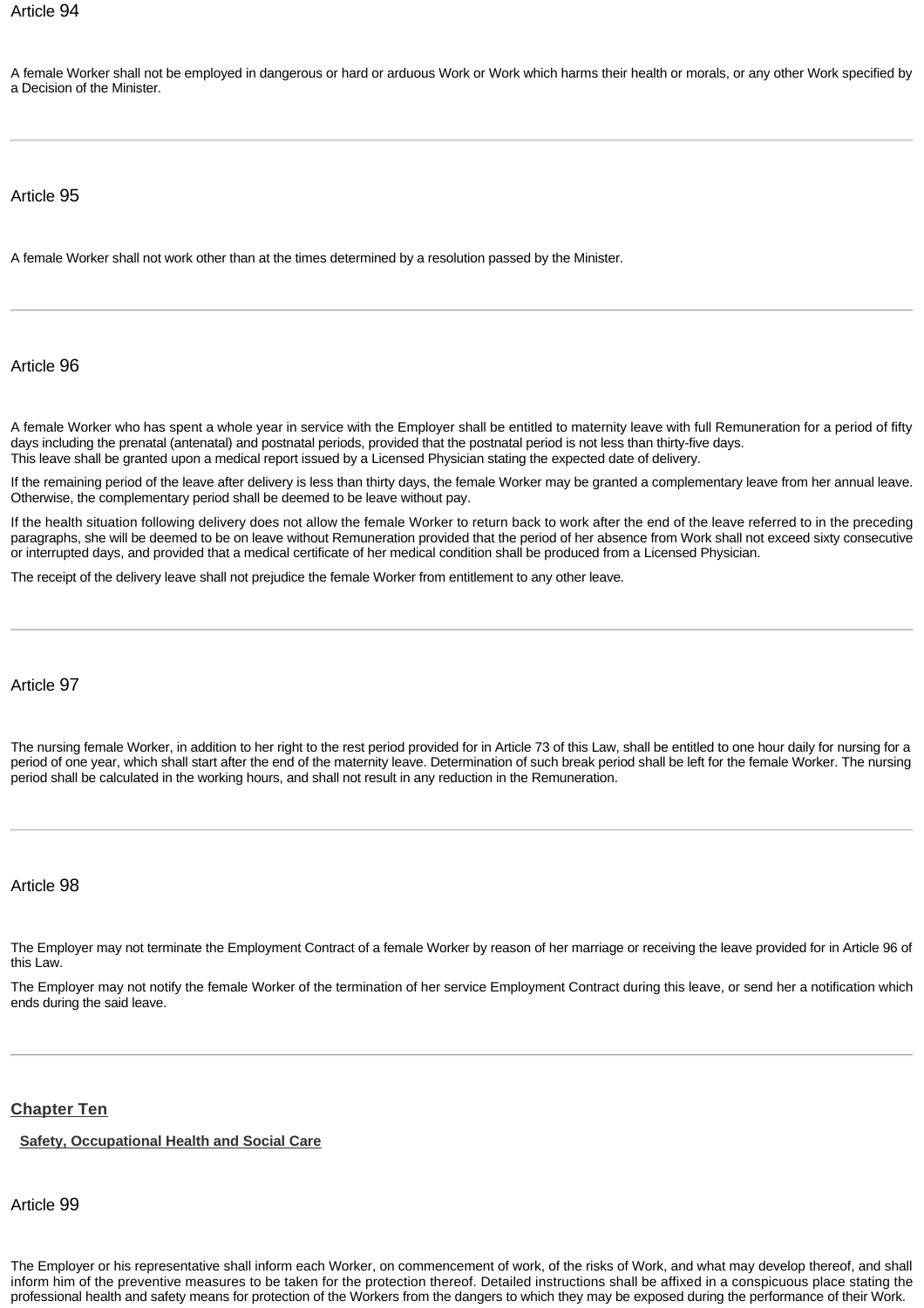# Article 100

The Employer shall take all precautionary measures for protecting the Workers during the Work from any Occupational injury or disease that may arise from the Work performed in his Establishment or from any accident, fire, defect or breakdown in the machinery and equipment.

The Employer shall not charge his Workers or deduct from their Remuneration any amount for providing these precautions.

In the event that the Employer refrains from taking the aforesaid precautions or in the case of existence of forthcoming danger which threatens the health or safety of the Workers, the Department shall raise the matter to the Minister to pass a resolution for partial or total closure of the Work site or to suspend of one or more machines from work until the causes of the danger cease to exist. In this case, the Employer shall be obliged to pay the Remuneration of the Workers in full during the closure or suspension period.

Article 101

The Worker shall not commit any action or omission with the intention of obstructing the execution of the instructions of the Employer concerning safeguarding the health of the Workers or securing their safety or with the intention of damaging or causing the breakdown of any appliances or equipment prepared for this purpose.

The Worker shall use the protection equipment and the uniform prepared and provided to him by the Employer and shall obey all the Employer's instructions aimed at protecting the Worker from injuries and diseases.

Article 102

The Minister shall, after coordination with the competent authority, issue the necessary decisions for regulating the appliances relating to occupational health and safety in the Establishments as well as specifying and regulating the services and precautionary measures for protecting the Workers during the course of Work from the dangers of work and machinery, methods and complexity thereof and organizing of preventive measures for occupational diseases.

Article 103

The Employer shall take the measures which guarantee the securing of hygiene and good ventilation in the places of Work, and shall provide suitable lighting and potable water for drinking and cleanliness and drainage systems, in accordance with the regulations and decisions to be issued by the competent authorities in this regard

#### Article 104

The Employer who employs a number of Workers ranging from five to twenty-five shall prepare for them a first aid box supplied with the medicines, tools and equipment to be specified by the Competent Medical Authority. The box shall be placed in a conspicuous location in the Establishment and close to the hands of the Workers. The use of the box shall be entrusted to a Worker trained in providing medical first aid.

If the number of the Workers exceeds twenty-five, a box shall be allotted for each group of a number ranging from five to twenty-five Workers. If the number of the Workers of the Establishment exceeds one hundred, the Employer shall appoint a full-time medical nurse in the Establishment in addition to the first aid boxes.

If the number of the Workers in the Establishment exceeds five hundred, the Employer shall arrange for them a clinic wherein at least one physician and medical nurse shall be employed.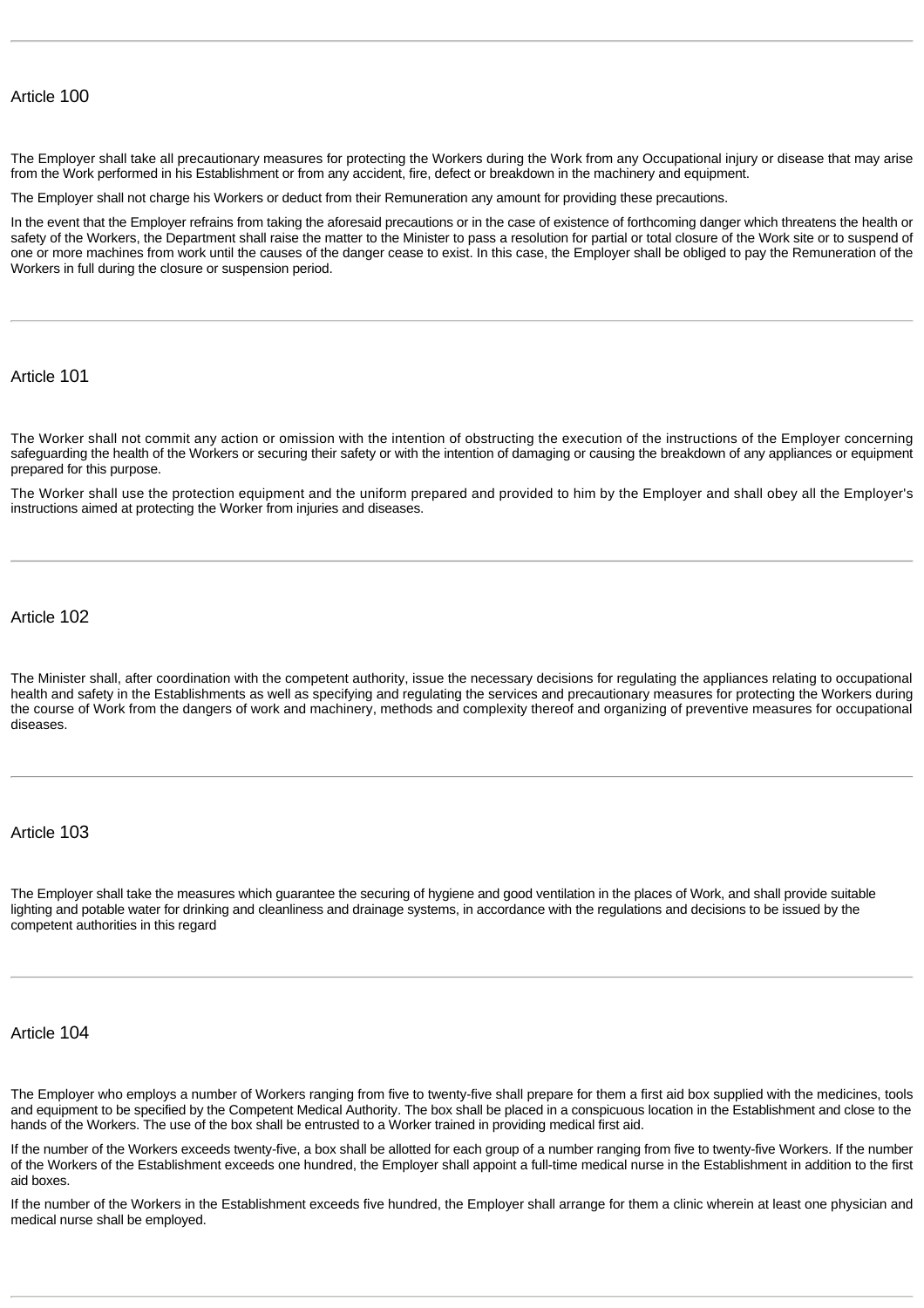Periodical medical examinations shall be made of the Workers exposed to the risk of occupational diseases in different activities. These examinations shall be made at intervals commensurate with the risk of the Work, in accordance with the rules decided by the competent authorities. Such rules shall specify the types of examinations and the intervals at which they are made.

The Employer shall keep the results of these examinations in the special files of the Workers. And if the medical examination reveals infection of the Worker by any occupational disease, the Employer shall notify the Department thereof within three days from date of knowing the result of the checkup.

# Article 106

The Employers employing Workers in places distant from the cities to which the normal means of transport do not reach shall provide the following services:

- 1. Suitable means of transportation or suitable accommodation or both.
- 2. Potable water.
- 3. Suitable food supply or means of obtaining the same.

Such places shall be determined by an order from the Minister.

Article 107

The Employer who employs fifty or more Workers shall provide them with the social services to be specified by a Decision of the Minister, taking into consideration the location of the work, the circumstances thereof and the number of the Workers in the Establishment.

# <span id="page-23-0"></span>**[Chapter Eleven](http://www.almeezan.qa/DownloadPage.aspx?Target=All&type=2&lawID=3961&language=en#)**

#### <span id="page-23-1"></span>**[Employment Accidents and their Compensation](http://www.almeezan.qa/DownloadPage.aspx?Target=All&type=2&lawID=3961&language=en#)**

#### Article 108

If the Worker dies during the Work or by reason thereof, or suffers an Occupational Injury, the Employer or his representative shall report the accident immediately to the police and the Department.

The report shall include the name of the Worker, his age, profession, address, nationality, a brief description of the accident and its circumstances and the aid or treatment procedures taken.

The police, on delivery of the report, shall immediately carry out the necessary investigations and take the statements of the witnesses and the Employer, or his representative, and the statement of the injured Worker, if his situation allows, shall be recorded in the minutes. The proceedings shall particularly clarify the relation of the accident with the Work.

The police, immediately on completion of the investigations, shall send a copy of the proceedings to the Department and another to the Employer. The Department may request the completion of the investigation, if it deems necessary.

# Article 109

The Worker who sustains an Occupational Injury shall have the right to receive treatment appropriate to his situation at the cost of the Employer in accordance with the decision of the Competent Medical Authority.

The Worker shall receive full Remuneration throughout the period of treatment or for a period of six months, whichever of the two is less. If the treatment continues for more than six months, he shall receive half of his Remuneration until proof of cure or permanent incapability is stated, whichever of the two is earlier.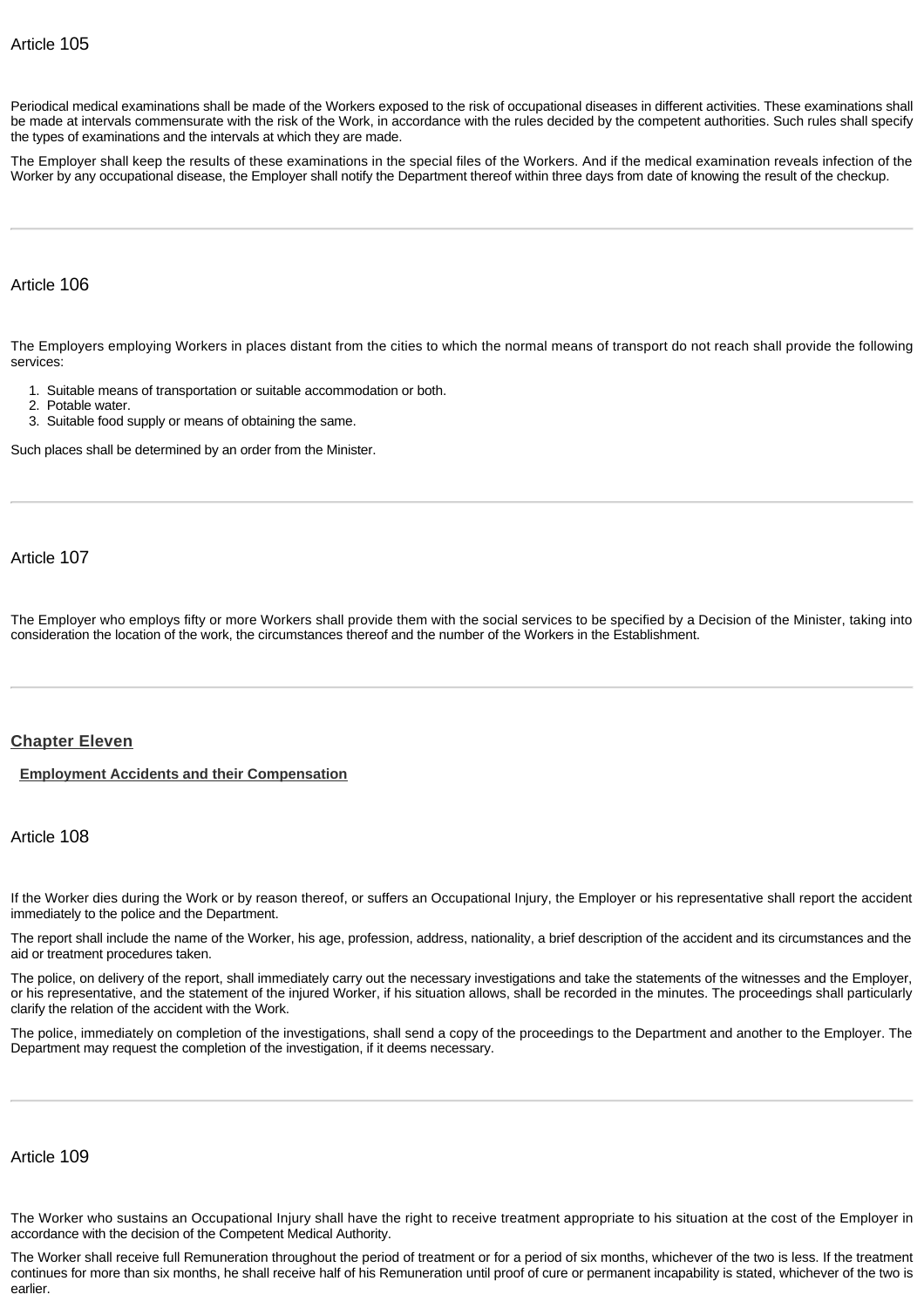Heirs of the Worker who dies by reason of the Work, and the Worker who suffers an Occupational Injury resulting in whole or partial disability, shall have the right to receive compensation. The amount of the compensation, in the case of death, shall be calculated in accordance with the provisions of the Islamic Law (Shariah). The Occupational Injury resulting in permanent whole disability shall be considered as death.

The proportion of the partial disability to the whole permanent disability shall be determined in accordance with Schedule2 attached hereto. The amount of compensation, in this case, shall be calculated, on basis of this proportion, from the amount of compensation provided for in the previous paragraph.

# Article 111

The provisions of the two previous Articles shall not be applied if any of the following is proved:

- 1. The Worker harmed himself intentionally.
- 2. The Worker was under the influence of a drug or drunkenness at the time of the occurrence of the injury or death and such influence was the cause of the injury or death.
- 3. The Worker intentionally violated the instructions of the Employer regarding the safeguarding of the occupational health and safety, or committed gross negligence in execution of these instructions.
- 4. If the Worker, without a genuine reason, refuses to undergo medical examination or follow up the treatment prescribed by the Competent Medical Authority.

Article 112

If a dispute arises between the employee and the Worker regarding the ability of the Worker to resume his Work or as to any other medical issue related to the injury or disease or the prescribed or current treatment, the Department shall refer the matter to the Competent Medical Authority, the decision of which, regarding the issues within its jurisdiction, shall be conclusive.

# Article 113

The right of the Worker to claim compensation for disability or death shall be prescribed by the lapse of one year from the date of the final medical report including the occurrence of the disability resulting from the injury, or confirmation of the occurrence of the disability as a result of one of the occupational diseases recorded in Schedule 1, attached to this Law, or as from the date of the death.

Article 114

The Employer shall pay the compensation for the disability, within a period not exceeding fifteen days from the date that the disability of the Worker is proved, or from the date of announcing the result of the inquiries supporting the occurrence of the disability by reason of the Work.

The Employer shall deposit the compensation at the treasury of the competent court, within a period not exceeding fifteen days from the date of death, or from the date of the announcement of the result of the investigation which supports the occurrence of the death by reason of the Work. The court shall distribute the compensation amongst the heirs of the deceased, in accordance with the provisions of the Islamic Law (Shariah) or the personal law adopted in the country of the deceased. The compensation shall accrue to the public treasury of the State if three years lapse without determining the beneficiaries thereof.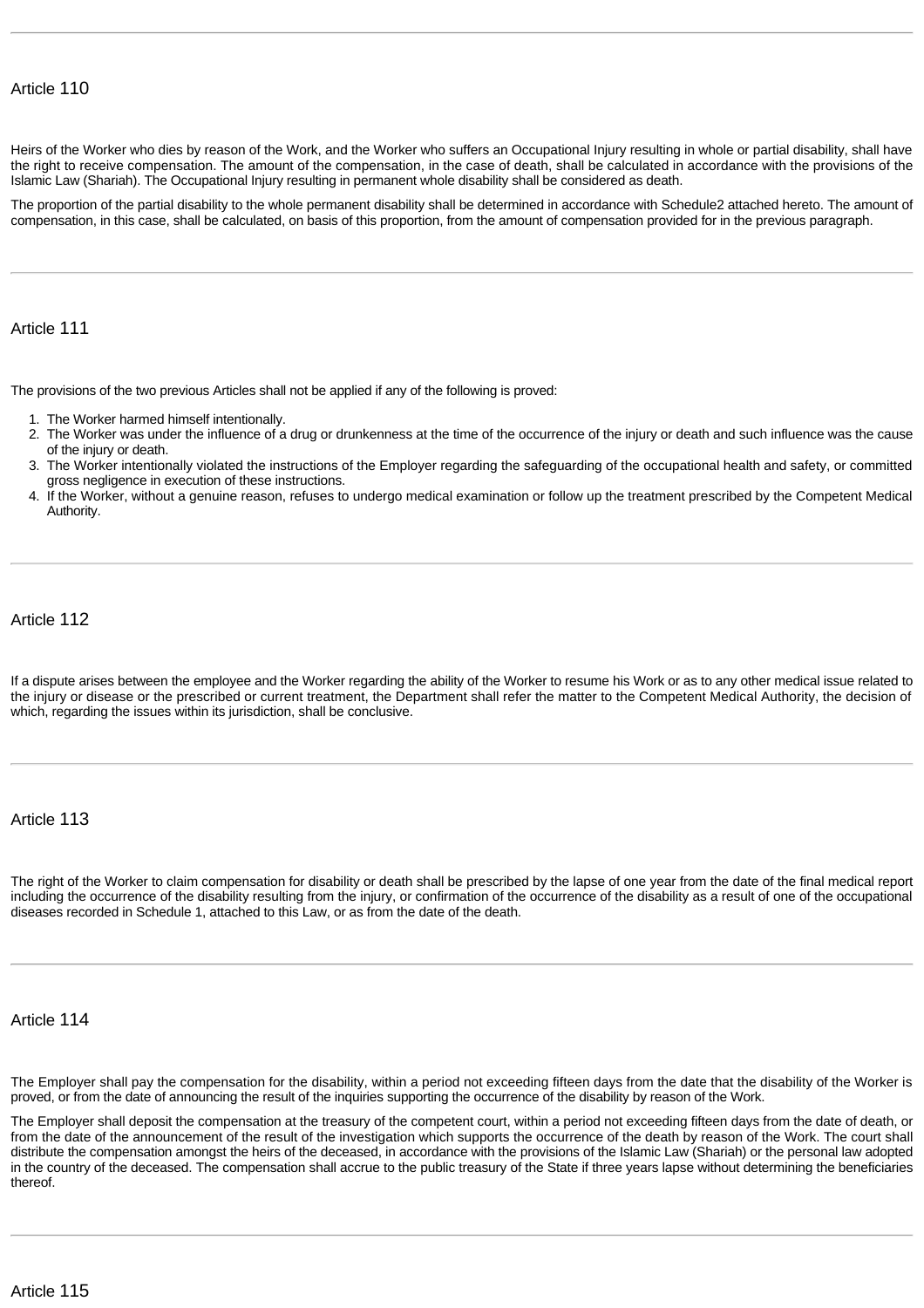The Employer shall furnish the Department, every six years, with statistics of the Work injuries and the occupational diseases, in accordance with the forms prepared for this purpose and in accordance with the procedures issued by an order of the Minister.

#### <span id="page-25-0"></span>**[Chapter Twelve](http://www.almeezan.qa/DownloadPage.aspx?Target=All&type=2&lawID=3961&language=en#)**

#### <span id="page-25-1"></span>**[Workers' Organizations](http://www.almeezan.qa/DownloadPage.aspx?Target=All&type=2&lawID=3961&language=en#)**

Article 116

The Workers working in an Establishment where the number of Qatari Workers is not less than one hundred may form a committee among themselves to be named the "Workers Committee", and no more than one committee in the Establishment shall be formed.

The Workers' committees in the Establishments working in one trade or industry, or in trades or industries that are similar or connected to each other, shall have the right to form a general committee among themselves to be named "the general committee for workers of the trade or industry".

The general committees of the workers of different trades and industries may form amongst themselves a general union to be called the "General Union of Qatari Workers".

Membership in the two aforesaid committees and the General Union of Qatari Workers shall be limited to Qatari Workers. The Minister shall determine the terms and procedures for the formation of the aforesaid Workers' Organizations, membership therein, the way of carrying out their business and the similar or connected trades and industries.

Article 117

The Workers Organizations shall have legal entity upon their formation in accordance with the provisions of this law.

#### Article 118

The Workers Organizations shall assume the taking care of the interests of their members, the protection of their rights and the representation of them in all matters related to the Work affairs.

Article 119

The Workers' Organizations shall be prohibited from the following:

- 1. Exercise of any political or religious activities.
- 2. Preparation, printing or publishing, or distribution of leaflets offensive to the State or the existing situations therein.
- 3. Entering into any financial speculations of whatsoever nature.
- 4. Acceptance of gifts or donations, except by approval of the Ministry.

The Minister may dissolve the Workers' Organization if it commits any of the foregoing prohibited matters or Work outside the purposes for which it is established.

Article 120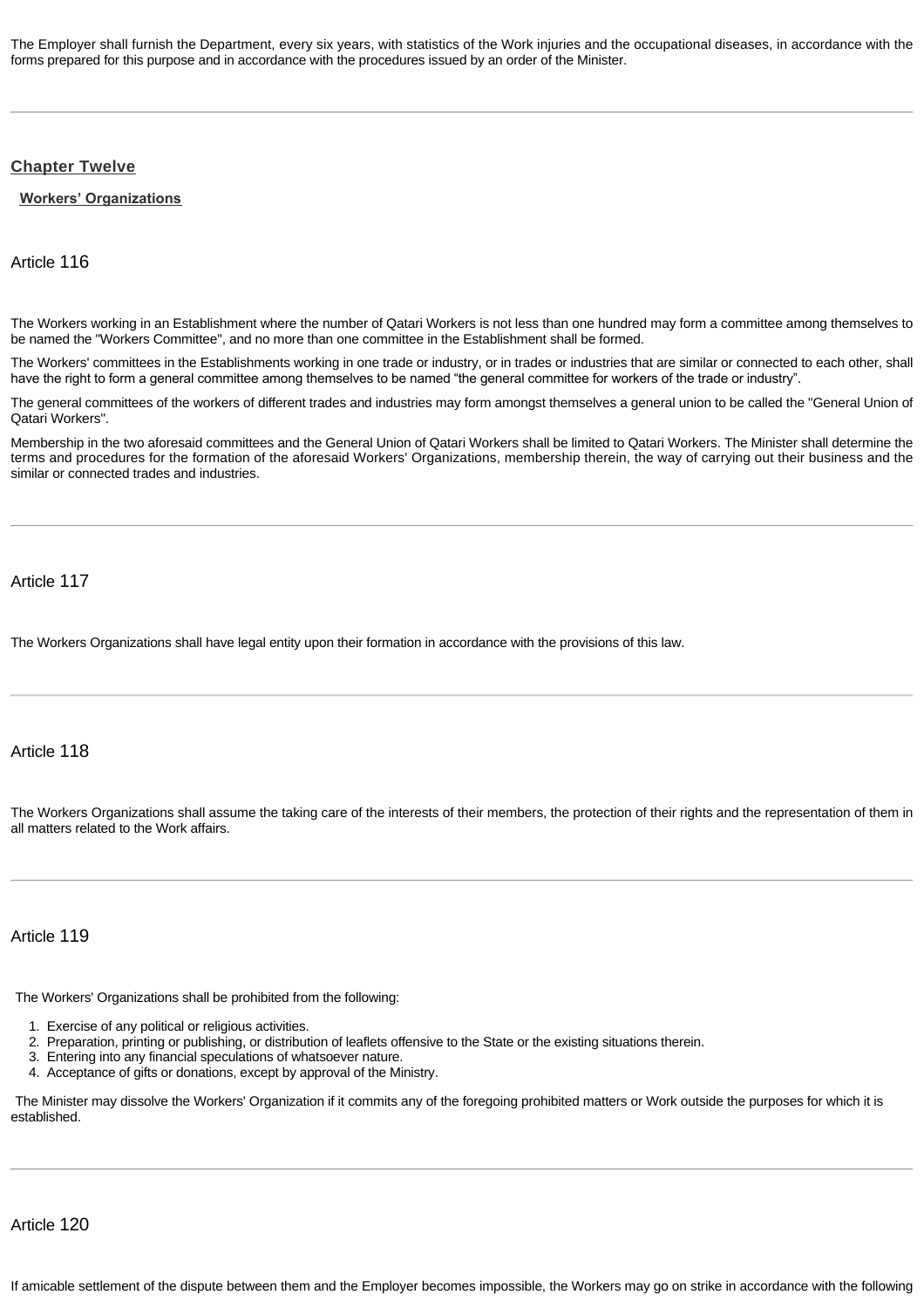measures:

- 1. There is approval of three quarters of the general committee of the Workers of the trade or industry.
- 2. The Employer is given notice of a period of not less than two weeks before the commencement of the strike and the approval of the Ministry is obtained after coordination with the Minister of Interior Affairs in respect of the time and place of the strike.
- 3. There is no prejudice to the State belongings, or possessions of the individuals or their security and safety.
- 4. Strikes in vital public utilities such as petroleum and gas related industries, electricity, water, seaports, airports, transportation and hospitals shall be prohibited.

Resort to strike action shall only be made if amicable settlement between the Workers and Employer through conciliation or arbitration according to the provisions of this Law becomes impossible.

Article 121

The Workers' Organizations shall set out their statutes in accordance with the forms issued by a decision from the Minister, and which shall particularly include the following:

- 1. Terms of membership and cases of termination.
- 2. The rules and procedures of nomination and election.
- 3. The sources of financing the organization and the amount of subscriptions by the members.
- 4. Methods of disposal of the fund control over their financial transactions and the registers that shall be maintained for this purpose.
- 5. The rules and procedures of dissolution thereof, and disposition of their fund.

Article 122

The Employer shall be prohibited from compelling the Worker to join or not to join any of Workers' Organizations, or to refrain from implementing any of their decisions

### Article 123

The General Union of Qatar Workers may, after approval of the Ministry, join any Arab or International Organizations working in the field of the Workers' Organizations.

#### <span id="page-26-0"></span>**[Chapter Thirteen](http://www.almeezan.qa/DownloadPage.aspx?Target=All&type=2&lawID=3961&language=en#)**

<span id="page-26-1"></span>**[Joint Committees, Collective Negotiation and Joint Agreements](http://www.almeezan.qa/DownloadPage.aspx?Target=All&type=2&lawID=3961&language=en#)**

#### Article 124

Any Establishment where thirty or more Workers are working may form a "joint committee" embodying representatives of the Employer and Workers.

Members of the joint committee shall be four in number if the number of the Workers of the Establishment is two hundred or less, and shall be six if the number of the Workers is more than two hundred and less than five hundred, and shall be eight if the number of the Workers is five hundred or more. Half of the members shall represent the Employer and the other half shall represent the Workers.

Article 125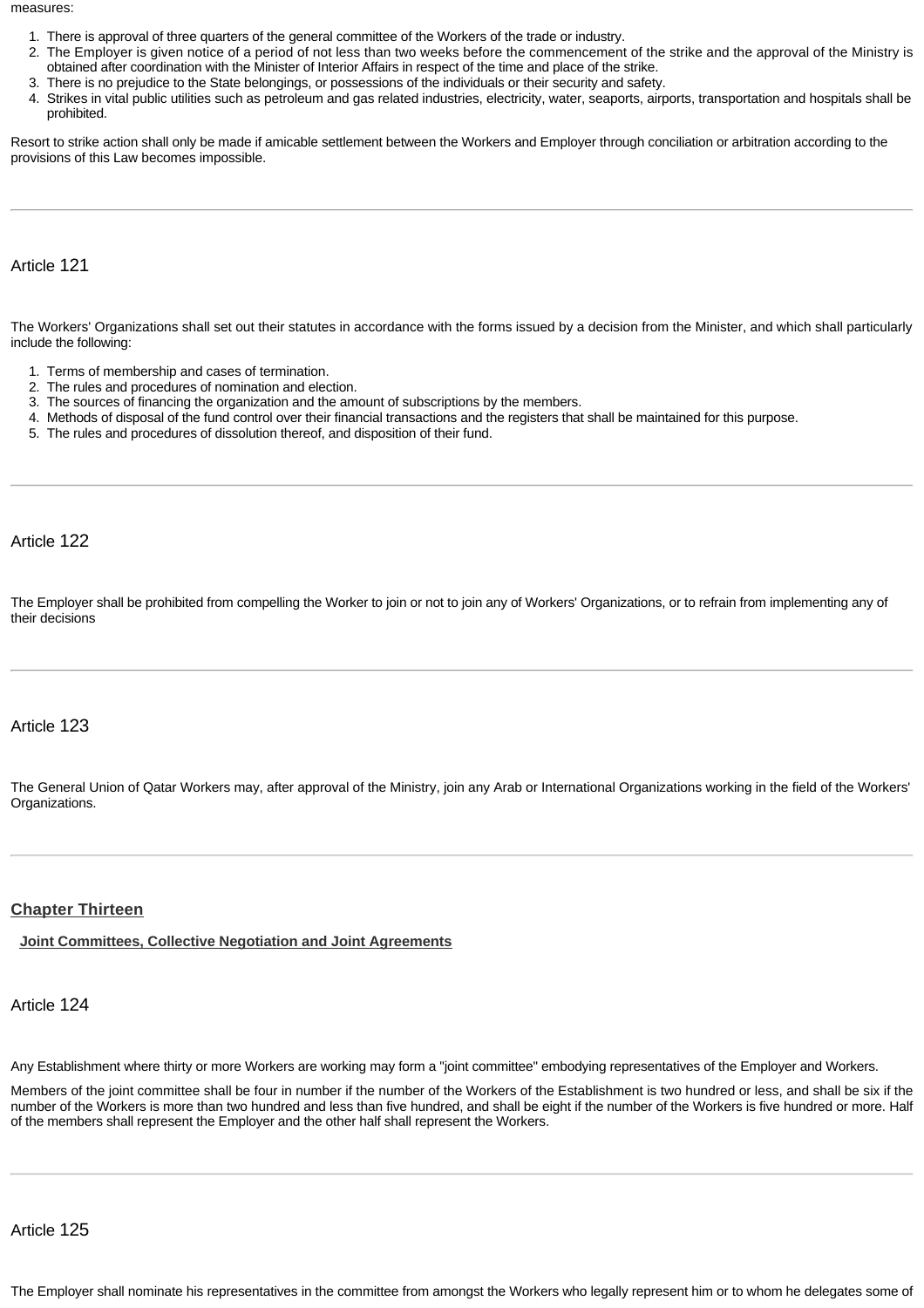his management powers.

The nomination of the representatives of the Workers shall be as follows:

- 1. If there is a "workers' committee" in the Establishment, it shall undertake choosing of the Workers for the joint committee from among its members.
- 2. If there is no "workers' committee" in the Establishment, the Workers of the Establishment shall undertake choosing of their representatives for the joint committee by way of direct election.

The Minister shall issue a resolution regulating the terms and procedures of this election.

Article 126

The joint committee shall undertake the study and discussion of all the matters related to the Work in the Establishment, in particular:

- 1. Regulation of the work.
- 2. Means of increasing and developing the production and enhancing the productivity.
- 3. Training programmes for the Workers.
- 4. Means of protection from dangers and the improvement of the standards of compliance with the rules of occupational health and safety.
- 5. Development of the general culture of the Workers.
- 6. Development of the level of social services in the Establishment.
- 7. Hearing of the individual and collective disputes and attempting the amicable settlement thereof.

The committee shall submit its recommendations on these matters to the Employer to consider the possibility of execution.

Article 127

The Employers and Workers shall have the right to conduct collective negotiation and conclude common agreements on all of the matters related to the Work.

The Minister shall issue an order regulating the rules and procedures of collective negotiations, the method of representation of the parties therein, and the rules regulating the common agreements, with regard to conclusion, content, joining them, periods thereof, interpretation, and the disputes that arise upon the execution thereof.

#### <span id="page-27-0"></span>**[Chapter Fourteen](http://www.almeezan.qa/DownloadPage.aspx?Target=All&type=2&lawID=3961&language=en#)**

<span id="page-27-1"></span>**[Collective Disputes](http://www.almeezan.qa/DownloadPage.aspx?Target=All&type=2&lawID=3961&language=en#)**

# Article 128

A collective labour dispute is any dispute between the Employer and the whole of his Workers or some of them thereof or between a group of Employers and their Workers or a group of them, the subject matter of which is related to an interest common to all Workers or to a group of them in a certain Establishment, professional or craft or in a certain professional sector.

Article 129

If any dispute arises between the Employer and some or all of his Workers, the two parties of the dispute shall attempt to settle it between themselves, and if there is a joint committee in the Establishment the dispute shall be referred to it for settlement.

If the two parties fail to settle the dispute, the following steps shall be taken:

- 1. The Workers shall submit their complaint or claim in writing to the Employer with a copy thereof to the Department.
- 2. The Employer shall reply, in writing, to the complaint or claim of the Workers within a week from the date of receiving the same and shall simultaneously send a copy of the reply to the Department.
- 3. If the Employer's reply does not provide a settlement to the dispute, the Department should endeavour through its mediation to settle the dispute.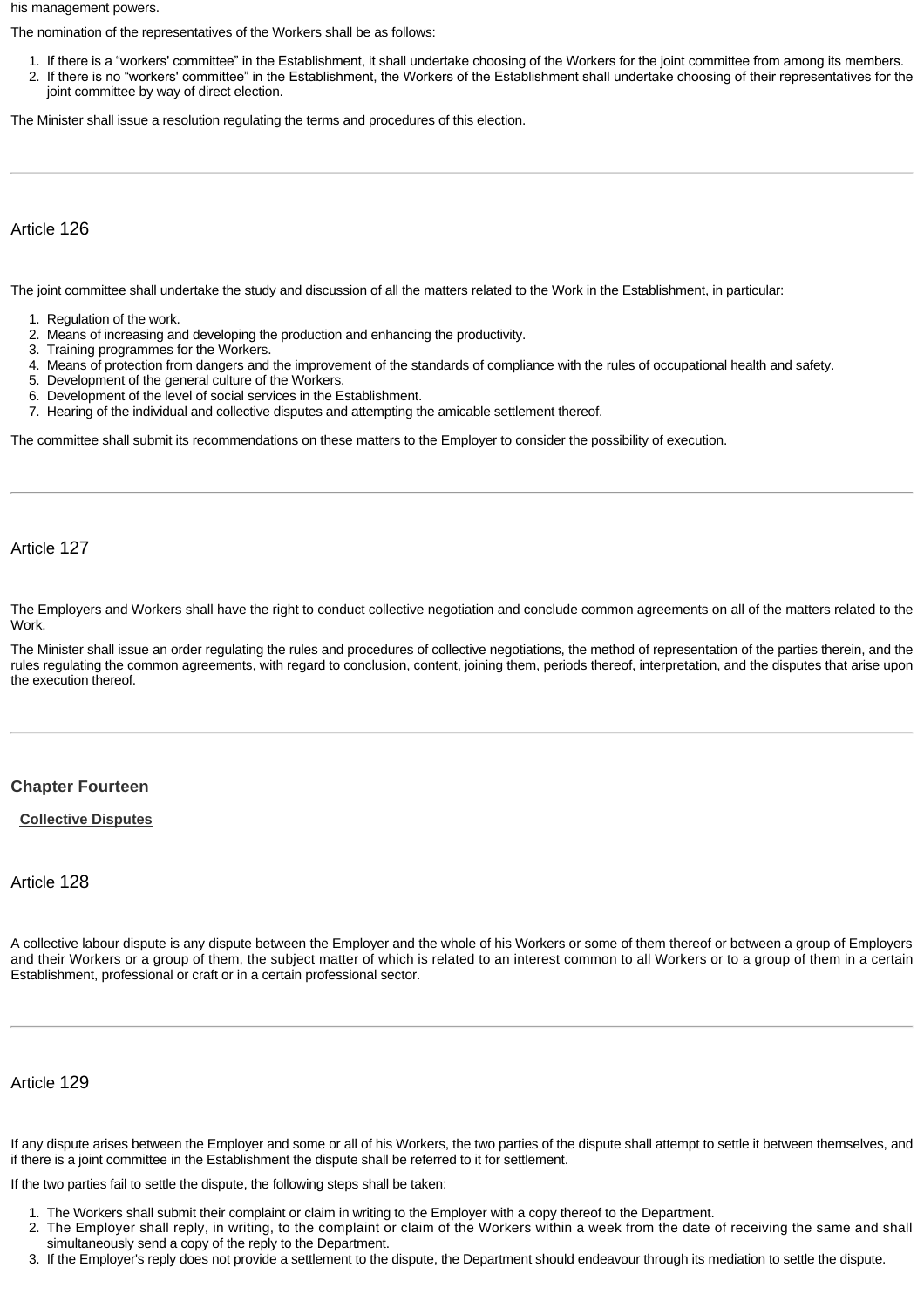# Article 130

If the mediation of the Department does not lead to the settlement of the dispute, within fifteen days from date of the Employer's reply to the Workers, the Department shall refer the dispute to a conciliation committee to decide thereon.

The conciliation committee shall be formed from:

- 1. A chairman to be appointed by a resolution of the Minister.
- 2. A member to be nominated by the Employer.
- 3. A member representing the Workers, to be chosen in accordance with the provision of the second paragraph of Article 125 of this Law.

The conciliation committee may seek the opinion of any of the experts prior to deciding on the dispute. It shall issue its decision in respect of the dispute within a week from the date of referral.

This decision shall be binding upon the dispute parties, if they had agreed in writing to refer the dispute to the committee before its meeting to decide on the dispute. If no written agreement had been made between them in this regard, the dispute shall be referred to an arbitration committee within fifteen days and the arbitration shall be binding upon the two parties.

Article 131

The arbitration committee shall be formed under the chairmanship of one judges, and membership of each of:

- 1. A representative for the Ministry, to be chosen by the Minister.
- 2. A representative from the Chamber of Commerce and Industry of Qatar, to be chosen by the chairman of the Chamber.
- 3. A representative of the Workers to be nominated by the "General Union of the Workers of Qatar".

Article 132

The arbitration committee shall judge on the collective work disputes and deliver a final award on a majority basis. In the case of equality of votes, the chairman of the committee shall have a casting vote.

The arbitration committee, for the performance of its work, shall peruse the papers and documents and all the evidence, and oblige those holding them to present the same, and enter into the Establishment to conduct the necessary investigation and take such procedures it deems necessary for settling the disputes.

# Article 133

The Employer shall not close the place where the Workers work, stop the Work or refuse to continue to employ any Worker because of any dispute before deciding on this dispute with knowledge of the conciliation or arbitration committee.

Article 134

The Minister shall issue the decisions regulating the work of the conciliation and arbitration committees.

# <span id="page-28-0"></span>**[Chapter Fifteen](http://www.almeezan.qa/DownloadPage.aspx?Target=All&type=2&lawID=3961&language=en#)**

<span id="page-28-1"></span>**[Work Inspection](http://www.almeezan.qa/DownloadPage.aspx?Target=All&type=2&lawID=3961&language=en#)**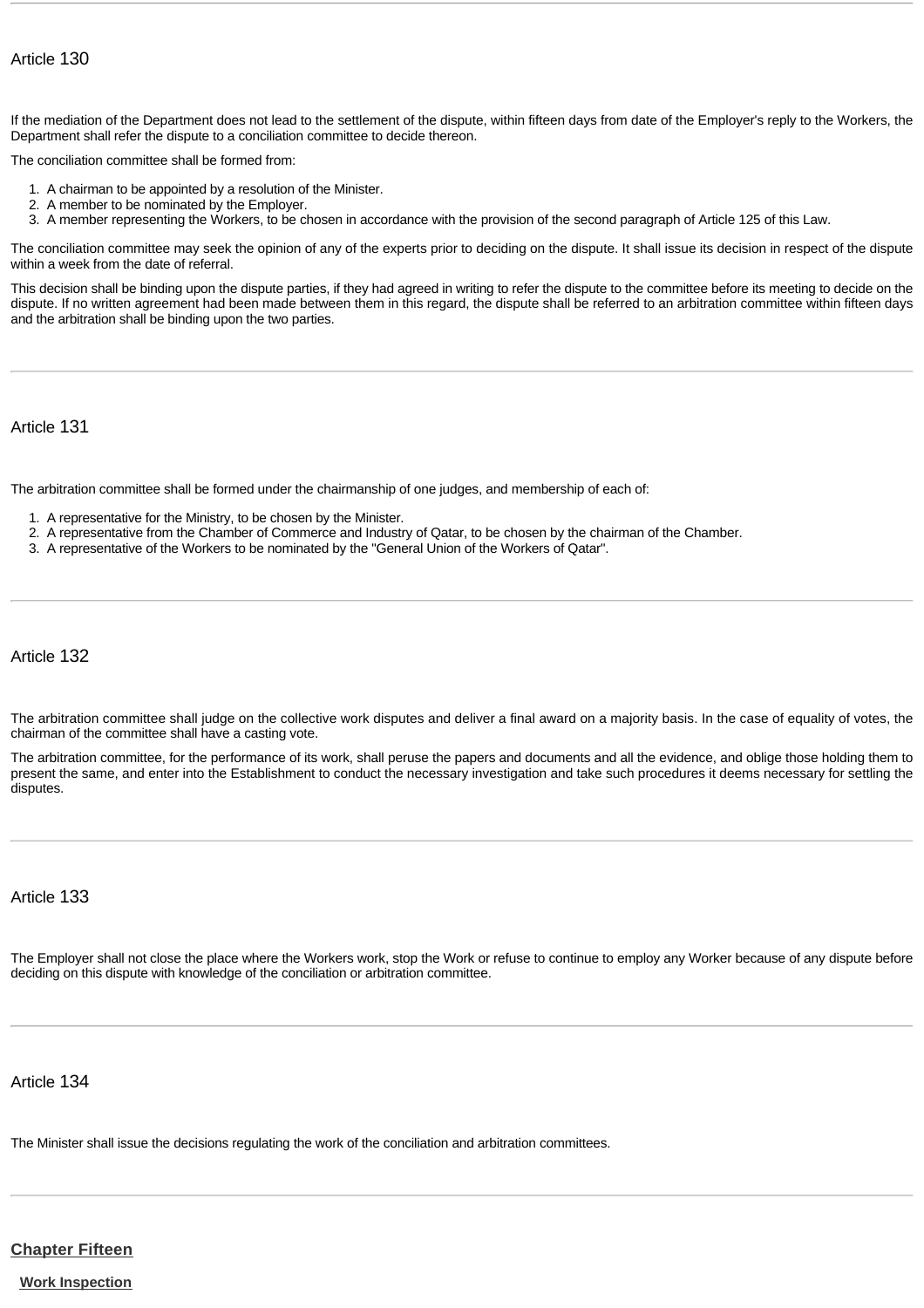An authority shall be established within the Department to be named the "Work Inspection Authority", to observe the application of the legislations related to protection of the Workers, and shall have branches throughout the country. This Authority shall comprise an adequate number of the Department officials, determined by a decision issued by the Minister, to be called "work inspectors". It shall be allowed to seek support of the experts in the different specializations, whenever the work in the Authority so requires.

#### Article 136

The work inspectors, before commencement of their duties, shall take an oath before the Minister that they shall respect the law and perform their duties with honesty and sincerity and not disclose any secret or industrial patents or other secrets of which they may have knowledge by virtue of their positions even after termination of their employment.

Article 137

The work inspectors, who are delegated by an order issued by the Attorney General, in agreement with the Minister, shall have the capacity of the judicial commissioners, with regard to execution of the provisions of this Law and implementing orders. They shall bear identity cards proving their capacity and shall produce such cards to the Employers when carrying out the inspection.

Article 138

The work inspectors shall have the following authority:

- 1. Enter the workplaces during the working hours, by day or night, without previous notification, for inspection of the registers, books, files or any other documents related to the Workers to ensure their compliance with the applicable legislations, and to detect and affirm any violation acts therein.
- 2. Obtain samples of the materials used and dealt with in the Establishment and inspect the machinery and various fittings to assure the availability of sufficient and effective means for protecting the Workers from health harms and Work dangers, and notify the Employer or his representative of any samples or materials taken or used for this purpose.
- 3. Inspect the accommodation of the Workers to assure its compliance with the required health conditions.
- 4. Inquire from the Employer or his representative or any of the Workers individually or in the presence of witnesses as to any of the matters related to the implementation of this Law.

Article 139

The Employer, or his/her representative, shall facilitate the task of the work inspectors and present to them the correct data about all that is related to their mission, and shall positively respond to attendance requests whenever requested to do so.

Article 140

The work inspectors may take any of the following actions:

- 1. Advise and guide the Employer or his representative how to prevent the violation.
- 2. Address a warning to the Employer for removal of the violation, wherein the type of the violation and the time limit to eliminate it shall be stated.
- 3. Produce a report on the violation and submit it to the Department to take the appropriate action in this regard.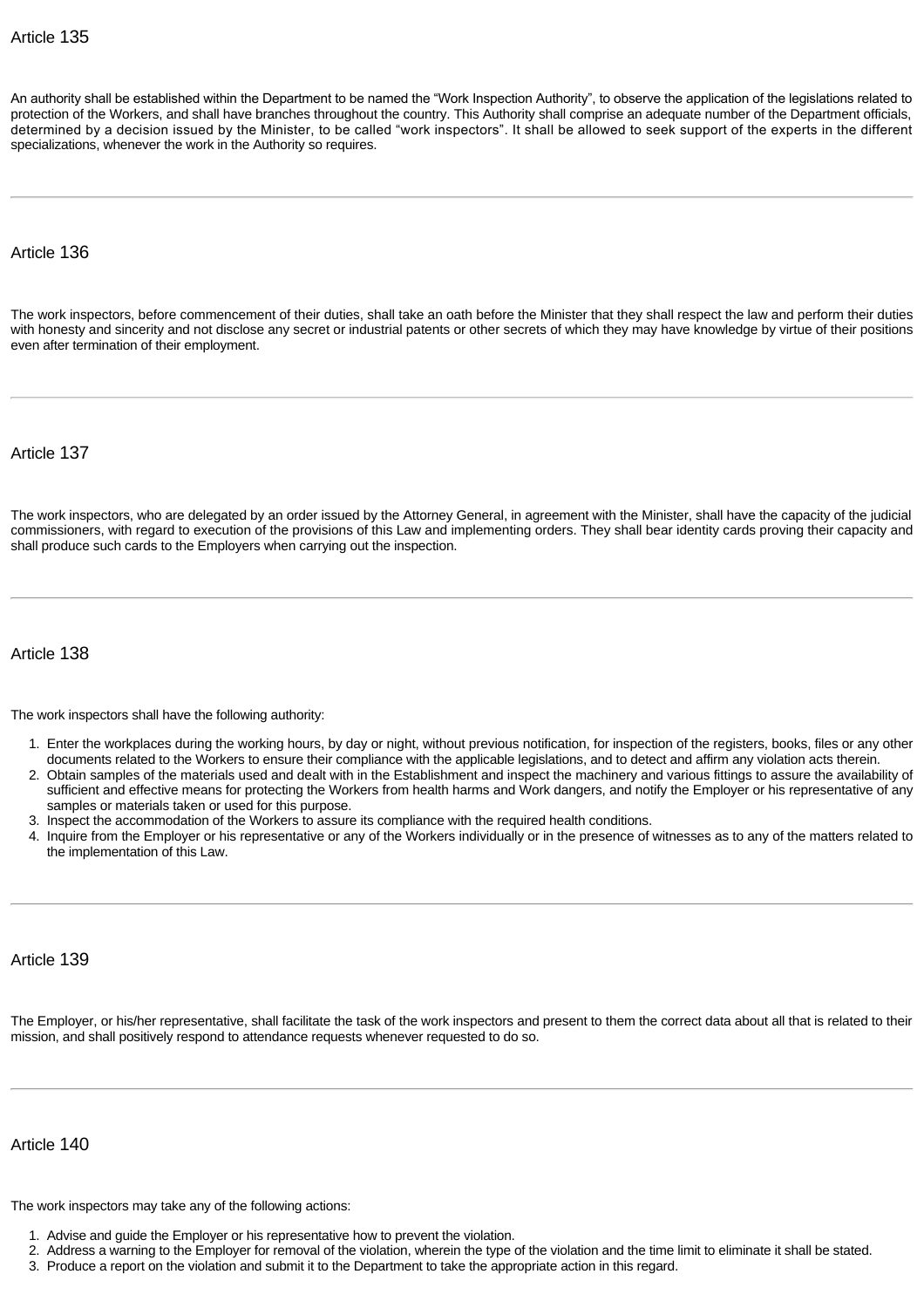The Ministry shall prepare an annual report about the work inspection in the State including all matters concerning the control of the Ministry over implementation of the provisions of this Law and in particular the following matters:

- 1. Statement on the provisions regulating the inspection.
- 2. Statement by a number of the work inspectors.
- 3. Statistics of the Establishments which are subject to inspection and the number of Workers therein, the number of inspection visits carried out by the work inspectors and the number of violations held, penalties imposed in its regard and the Occupational Injuries.

The Ministry shall publish the report in the manner it deems appropriate.

# Article 142

The Minister shall issue a decision regulating the work inspection and its procedures. The Department shall prepare the forms of the inspection, visits, reports of detection and affirmation of the violations, warnings, and the inspection records, etc.

#### <span id="page-30-0"></span>**[Chapter Sixteen](http://www.almeezan.qa/DownloadPage.aspx?Target=All&type=2&lawID=3961&language=en#)**

<span id="page-30-1"></span>**[Penalties](http://www.almeezan.qa/DownloadPage.aspx?Target=All&type=2&lawID=3961&language=en#)**

Article 143

Without prejudice to any severer penalty stipulated by any another law, the penalties stated in the following Articles shall be imposed for the offences provided for in each of them.

The penalty of fine shall be multiplied by the number of the Workers against whom the offence was committed.

### Article 144

Whoever violates the provisions of Articles 7, 12, 19, 21, 22, 23, 27,28,35, 39(2), 46, 47, 48, 57, 58, 73, 74, 75, 77, 91, 92, 95, 97, 99, 106, 115 and 139 of this Law shall be punished with a fine of not less than two thousands Qatari Riyals and not more than five thousand Qatari Riyals.

### Article 145

Whoever violates the provisions of Articles 29, 33, 86, 87, 88, 89, 90, 93, 94, 103, 104, 105, 108, 122 and 133 of this Law shall be punished with imprisonment for a period not exceeding one month and with a fine of not less than two thousand Qatari Riyals and not more than six thousand Qatari Riyals or with any of these two punishments.

In respect of the violations relating to the recruitment of Workers from abroad on behalf of another, the court may, in addition to the punishment provided for in the previous paragraph, order the closure of the office and cancellation of the licence.